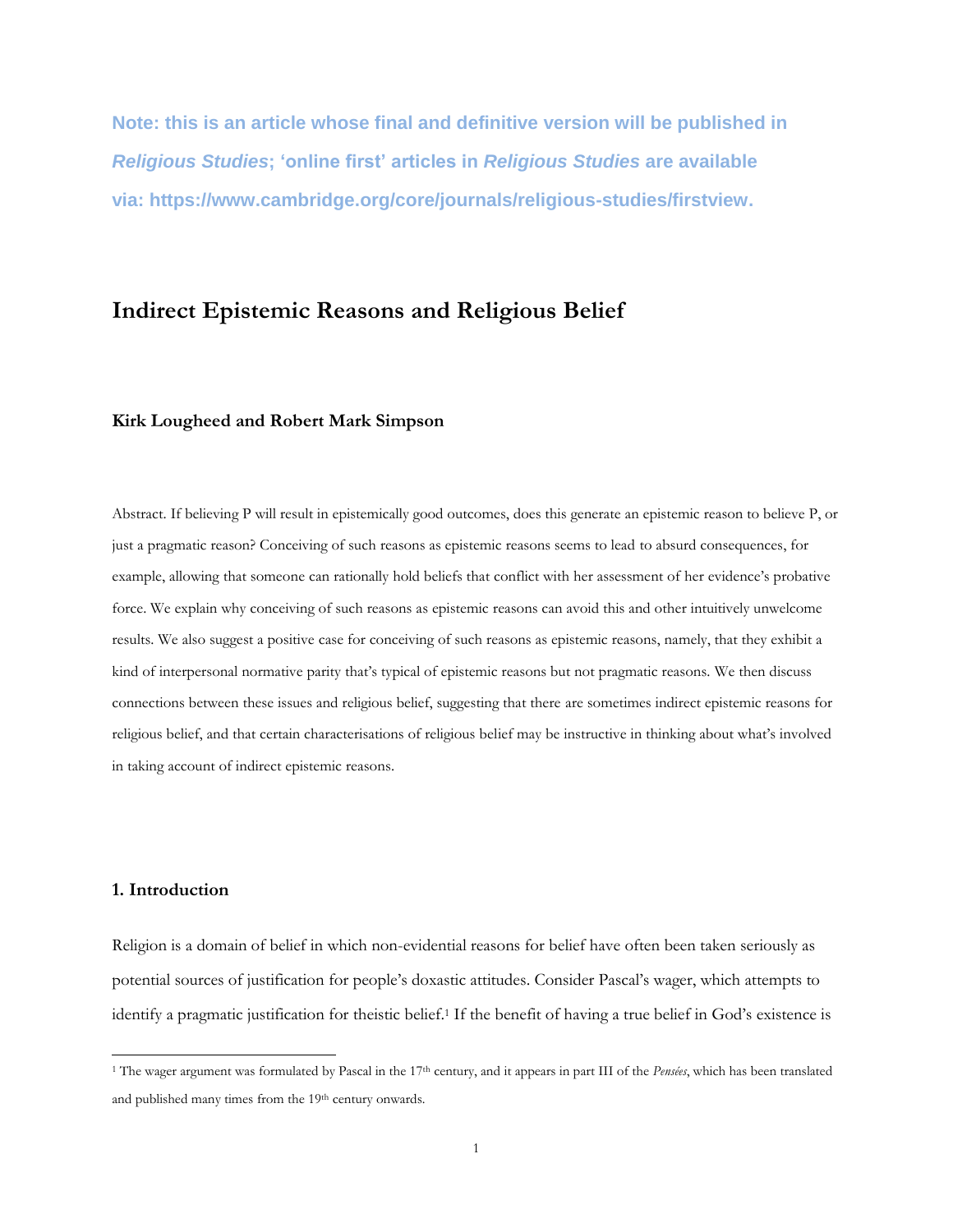eternal joy, and if the cost of having a false belief in God's non-existence is everlasting torment, then this seemingly gives us a significant pragmatic reason to believe in God's existence – or rather, to undertake practices that can nurture a belief in God's existence – independently of our views about the probative force of the evidence that tells for or against theism. The wager is what may be called a 'truth-dependent' pragmatic argument for theism. The pragmatic benefits that it identifies as a reason in favour of theism are ones that will only eventuate if theism is in fact a true belief. There are also 'truth-independent' pragmatic arguments for theism, such as William James's 'will to believe' argument (1912), which claim that various individual and/or social benefits are likely to result from theistic belief, irrespective of that belief's truth or falsity. For James, this supplies us with a pragmatic reason in support of theistic belief – again, a reason whose force is independent of our appraisals of the evidence that tells for or against theism. 2

Some recent work in epistemology has examined a different type of non-evidential reason for belief, a type of reason that we'll refer to in what follows as an *indirect epistemic reason*. As a schematic sketch of the type of reason we'll be discussing here, consider a scenario in which the following conditions obtain.

- (i) Epistemically good outcomes will ensue, e.g. a significant number of people will come to have true beliefs about a significant number of non-trivial propositions, provided that agent A believes P;
- (ii) Whatever countervailing, epistemically bad outcomes that will ensue as a result of A believing P are negligible and/or clearly outweighed by these epistemically good outcomes; and
- (iii) A has a reasonable belief that conditions (i) and (ii) hold.

l

It is clear enough that in a scenario like this A has *some* kind of a reason to believe that P.<sup>3</sup> The first question we want to address in this paper is: what's the most appropriate way to characterise the type of reason for belief that A has in a case like this one, i.e. in a case in which A believes that her believing P is likely to have indirect epistemic benefits, irrespective of the truth or falsity of the belief itself? Or to express the question another way: if we set aside A's other P-relevant reasons for belief, including her straightforwardly epistemic reasons (e.g. her P-related evidence), do the epistemically beneficial consequences of A's believing P provide

<sup>2</sup> We borrow the language of truth-dependent and truth-independent pragmatic arguments from Jordan (2014).

<sup>3</sup> Throughout we'll speak in terms of binary doxastic attitudes, on which an agent either believes or disbelieves P. But this is merely for ease of expression. Our claims are intended to apply equally when treating doxastic attitudes as graded credences.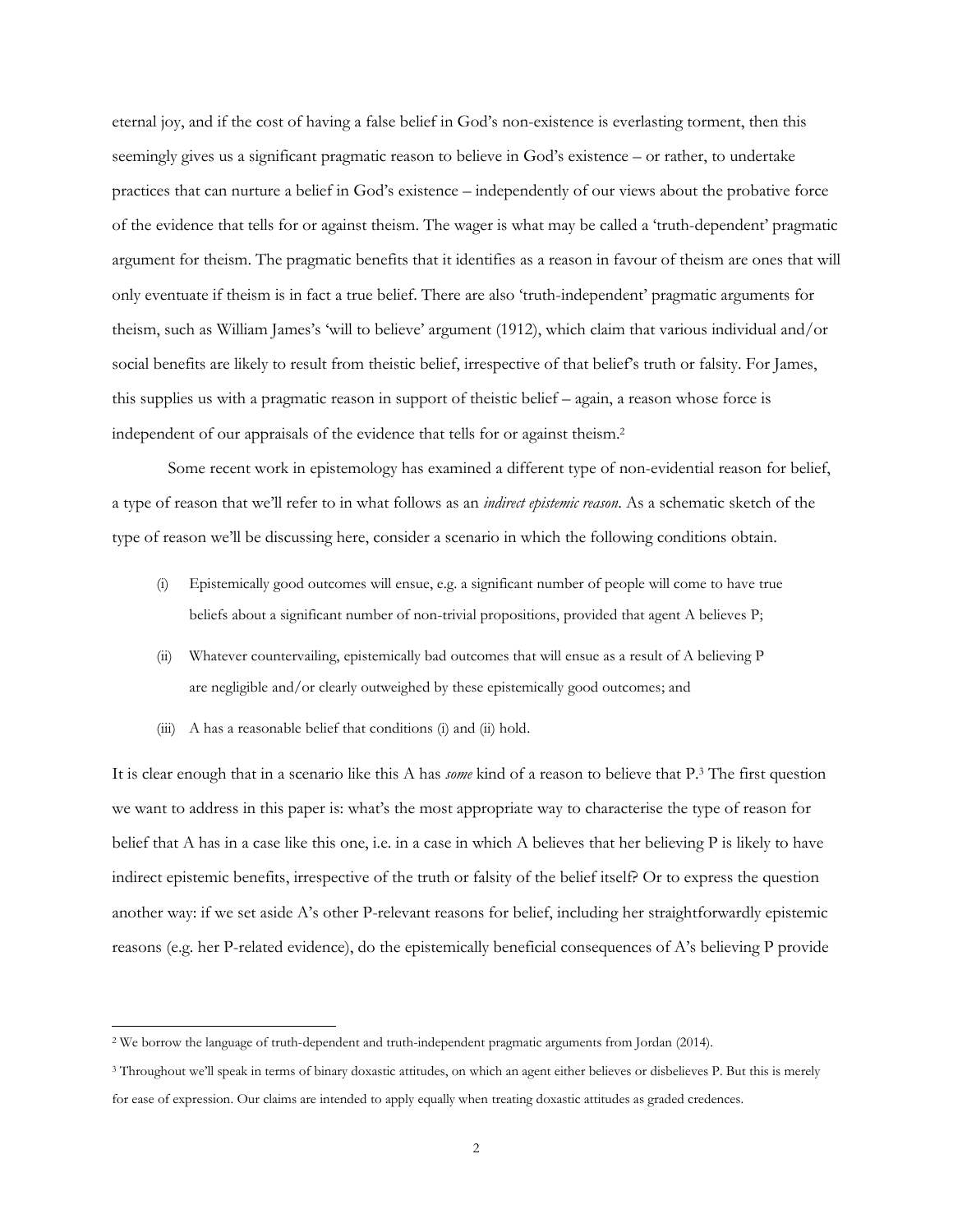A with an *epistemic* reason to believe P, or do they merely represent a *pragmatic* reason for A to believe P?<sup>4</sup> It isn't obvious, *prima facie*, whether it makes most sense to classify these kinds of reasons as epistemic reasons or pragmatic reasons for belief. In the first part of this paper, §2, we explain why the former classificatory option has more to recommend it than some authors – in particular Selim Berker – suggest. The very fact that we call these reasons 'indirect epistemic reasons' is an indication of the position we'll be defending, namely, that such reasons can be properly characterised as epistemic reasons of a certain sort.

In the second part of the paper, §3, we consider how reflection on indirect epistemic reasons for belief might affect the rational standing of people's beliefs about matters of religion. As we say above, nonevidential reasons for belief have often been taken seriously as potential sources of justification in relation to religious belief, and this is one reason why it makes sense to explore the implications of indirect epistemic reasons for belief in this particular domain. We'll suggest that consideration of indirect epistemic reasons can sometimes provide rational support for religious beliefs. In this part of the paper we also offer some tentative and suggestive reflections on what might be involved in attempting to consciously take account of indirect epistemic reasons *as* reasons, that is, in consciously factoring the force of such reasons into one's all-thingsconsidered judgments about what doxastic attitudes one ought to hold. In this we indicate some potentially illuminating connections with pragmatic arguments for theism like those of Pascal and James.

## **2. Indirect Epistemic Reasons**

 $\overline{\phantom{a}}$ 

# *2.1 The alleged irrationality of believing for the sake of indirect epistemic benefits*

There are several authors who grant the possibility of there being indirect epistemic benefits as a result of a person holding a particular belief in particular circumstances, while at the same time insisting that holding the belief in question on the basis of that reason would not be epistemically rational. These authors thus take the

<sup>4</sup> Some contemporary epistemologists put pressure on any straightforward distinction between 'purely' epistemic considerations and 'mere' pragmatic considerations; one prominent recent example is Stanley's (2005) work arguing that whether A knows P is partly determined by the practical interests that are a stake for A in connection with the truth or falsity of P. And of course there is also the entire pragmatist tradition, of which James is a representative, which treats epistemic notions like truth as analysable in terms of some kind of pragmatic considerations. For the purposes of this paper, nonetheless, we will assume what we take to be a fairly widespread and intuitive distinction between mere pragmatic reasons for belief and properly epistemic reasons for belief.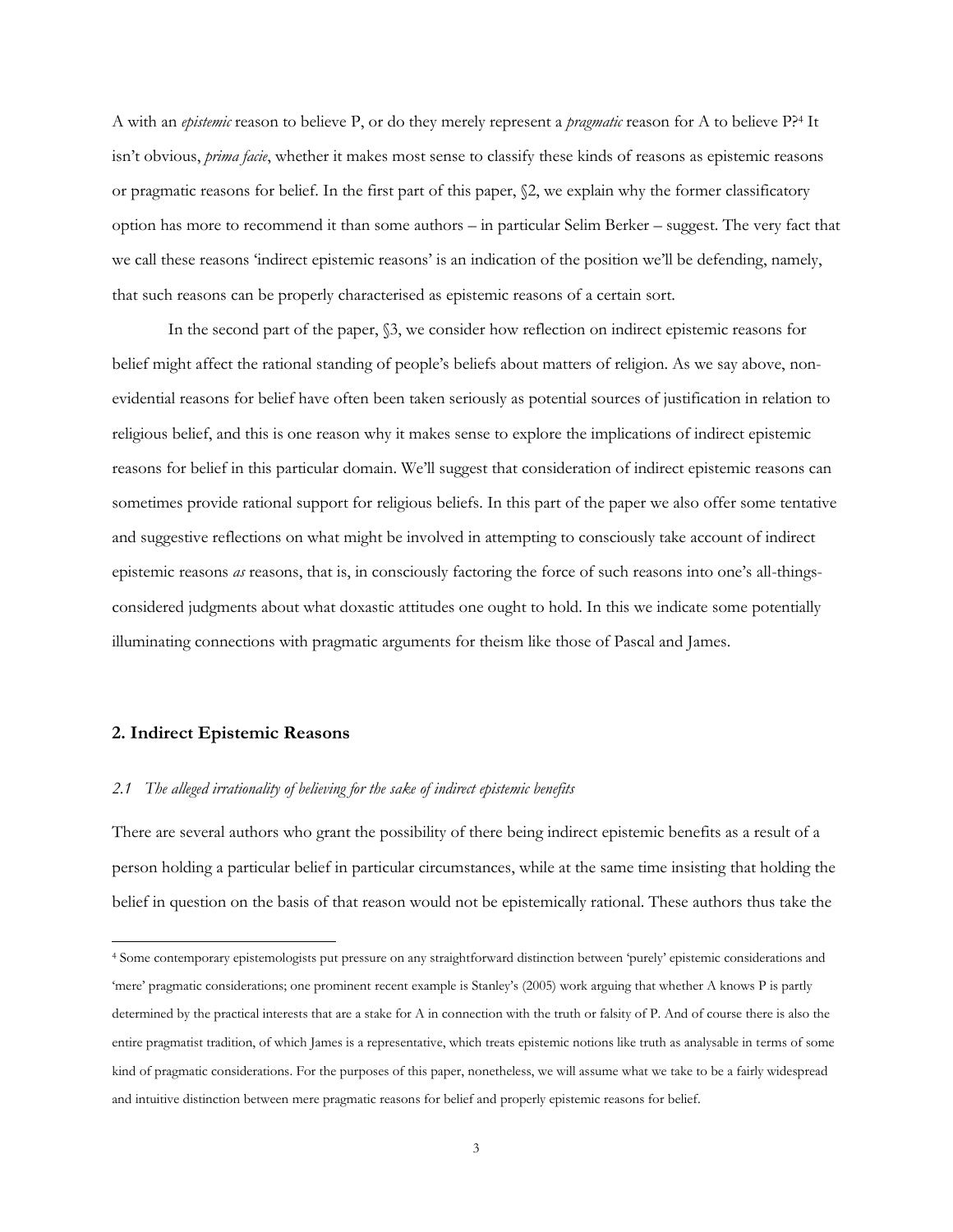view that indirect epistemic reasons ought to be characterised as mere pragmatic reasons for belief. Consider, for example, a type of case discussed by Marc Moffett (2007) and Catherine Elgin (2010). Suppose an agent working in a research community, A, believes some idiosyncratic thesis, P, and suppose that the community's epistemic aims (e.g. acquiring knowledge in the relevant domain) are likely to be more effectively advanced as a result of this agent holding this unorthodox belief.<sup>5</sup> In discussing this kind of case, David Christensen says that A believing P in view of these epistemic benefits isn't epistemically rational; if such belief is rational at all, he says, it's merely practically rational. Although "there may well be important epistemic benefits" that result from the agent's eccentric patterns of belief, he says, "the patterns of belief are no more epistemically rational for all that" (2007: 216). Richard Feldman makes a similar point about the epistemic benefits that result from people holding firm in their beliefs in the face of widespread disagreement. "It may be that the search for the truth is most successful if people argue for the things that seem true to them" he says, "but one can do that without being epistemically justified in believing that one's view is correct" (2011: 157). While both authors are happy to say that the attainment of valuable epistemic outcomes as a result of A believing P can provide A with *some* kind of a reason to believe P, their point is that this won't be an *epistemic* reason.

Berker agrees, and he uses an example from Roderick Firth (1981) and Richard Fumerton (2001) to elicit intuitions about epistemic rationality in support of his view (we've tweaked his example below).

ATHEIST SCIENTIST. Imagine a scientist, S, who is trying to win a major research grant from a funding body that exclusively funds work by researchers who believe in God. S thus knows that she'll only stand a chance of winning the funding she needs if she believes in God, since (for the sake of argument) there are no other funding bodies that S can approach to seek funding for her research program. Suppose also that S's planned research program will result in significant contributions to knowledge about matters of great importance, and that these contributions are unlikely to occur otherwise. Also suppose that the funding body is extremely good at spotting phony applicants; they won't believe that S believes in God unless she genuinely does. Finally, suppose that S does not currently believe in God and never has.

<sup>5</sup> This suggestion echoes an influential thesis in Mill's *On Liberty* (1859), a contemporary version of which is espoused by Kitcher (1993); roughly, that the epistemic aims of communities of inquiry are furthered by doxastic conflict, and that unorthodox beliefs are therefore epistemically beneficial in these communities. Recent work in psychology (e.g. Duarte et al. forthcoming) purports to show that social scientific research is improved by doxastic diversity in the academy, in a way that ostensibly mirrors this Millian thesis.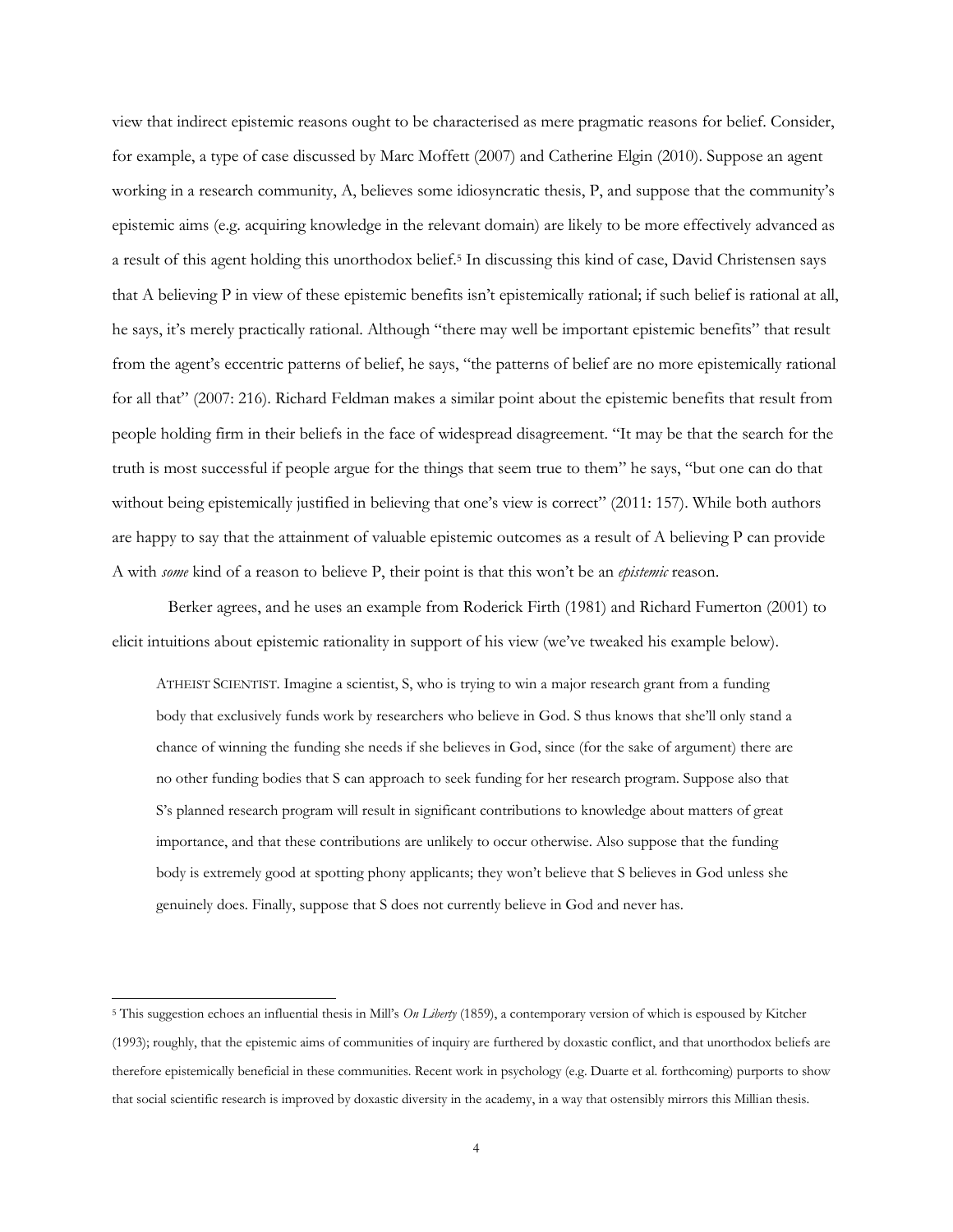Now, is it epistemically rational for S to adopt a belief in God in this case, in view of the epistemic benefits that stand to be gained? Berker says: obviously not (2013: 364). Indeed, the obviousness of the irrationality of believing for this reason is used by Berker to illuminate what he sees as a larger set of problems that arise in formulating norms of epistemic rationality in consequentialist terms. Epistemic consequentialists will treat the rationality of a belief about P as hinging on whether the possession of this attitude conduces to true belief in general, not just whether it is an optimal appraisal of P's likely truth value, in view of the evidence. This then licenses the kind of trade-offs in which S's evidentially unsupported belief can be endorsed as rational because it will causally lead to people coming to have true beliefs later on. But on Berker's view, such trade-offs are 'beyond the pale' of epistemic rationality (Ibid: 363). When assessing the epistemic merits of a belief, he says, it is strictly *irrelevant* whether that belief conduces to the attainment of true belief and the avoidance of false belief in propositions other than the one whose status is the focal point of the appraisal (Ibid: 365). To treat such reasons as epistemic reasons, according to Berker, is to fail to respect the 'separateness of propositions'. It means regarding our judgments about whether it's rational for A to believe P as being grounded in very general desiderata – e.g. people believing more truths overall – whereas, so he maintains, such judgments categorically *must* be grounded in how A has assessed her first-order P-relevant evidence.<sup>6</sup>

In a paper that explores the prospects for modeling epistemic rationality on decision theory, Hilary Greaves arrives at a similar conclusion, suggesting that some element of our intuitive notion of epistemic rationality is ultimately incompatible with a consequentialist formulation of epistemic norms of belief. Any formulation of epistemic norms which encodes the notion that it's rational to hold a belief that maximizes epistemic utility overall, will – absent the introduction of an *ad hoc* side constraint – endorse the rationality of accepting 'epistemic bribes', in which a person is induced to reject belief in a proposition for which she has conclusive evidence in order to promote global epistemic benefits. According to Greaves, then, we have

No theory that recovers the obviously correct result that an agent (epistemically) should retain credence 1 in propositions for which she has conclusive evidence, even in the face of 'epistemic bribes'. The reason

l

<sup>6</sup> One way to concede the intuitive thrust of Berker's example, while resisting his larger general claim (i.e. against consequentialist formulations of epistemic norms) is to, like David (2014), hold a version of epistemic consequentialism in which beliefs are credited for realising good epistemic states of affairs, but not if they *causally promote* those states, only if they *constitutively realise* those states. This is not the route we want to take, however, because unlike David, we think beliefs which causally promote epistemically valuable states of affairs *can* be credited with (a certain kind of) epistemic reasonableness, by virtue of this causal effect.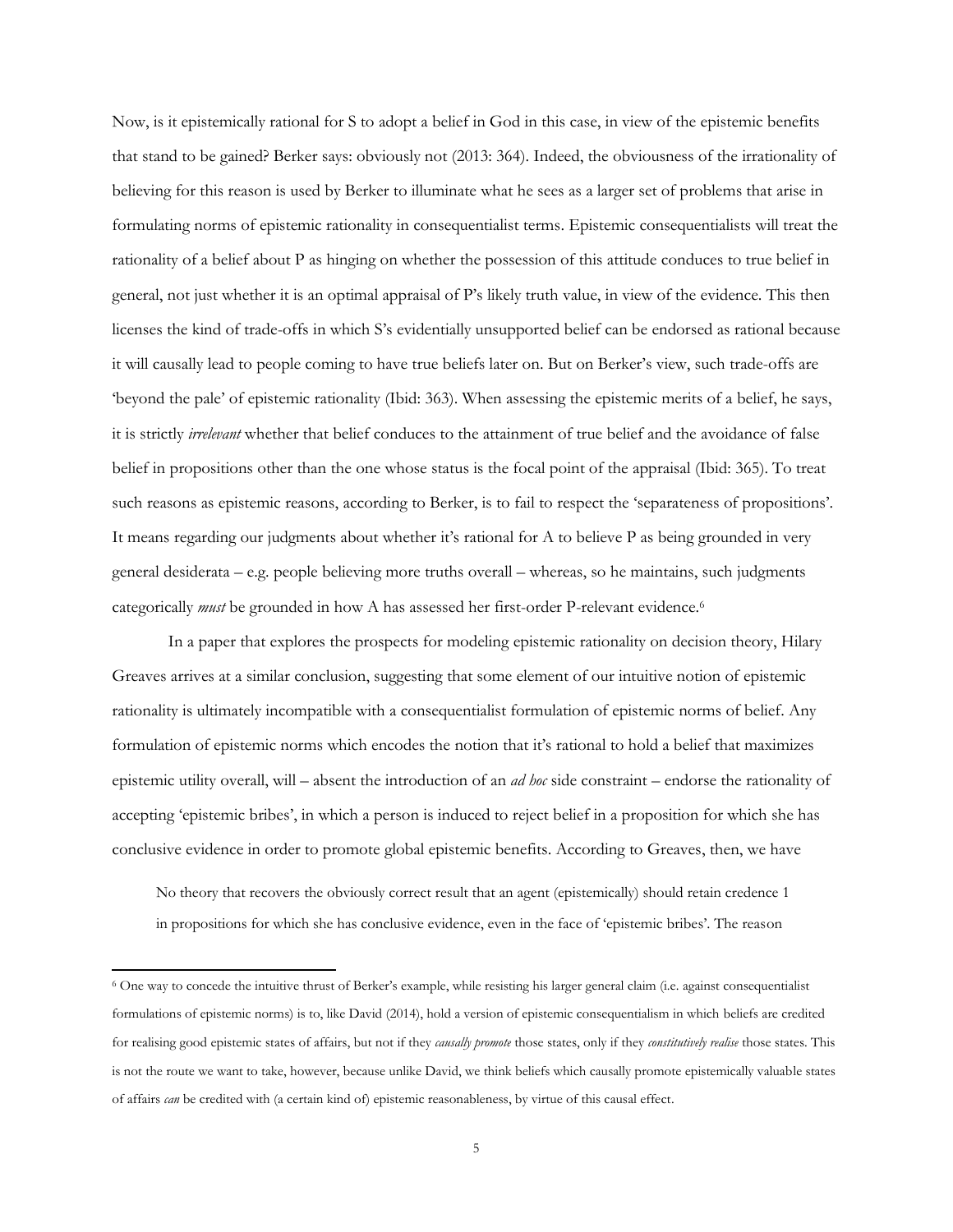this is difficult to recover… is, heuristically, that a decision-theoretic utility function always assesses epistemic utility globally, and hence will always be open to the move of increasing overall expected utility by making a sacrifice of a relatively small number of propositions; our intuitive notion of epistemic rationality, meanwhile, does not seem to exhibit this willingness. (Greaves 2013: 952)

In different ways, both of these authors are suggesting that our intuitive notion of epistemic rationality entails that what one ought to believe about a given proposition is entirely determined by one's reasons for thinking that *that particular proposition* is true or false. If we start to allow that people's doxastic attitudes may be adopted for strategic reasons, with a view to increasing the preponderance of true beliefs *per se*, we will violate the constraints that are imposed by that particular conception of epistemic rationality. Granted, we might have all-things-considered reasons to violate those constraints and adopt doxastic attitudes for strategic reasons. But our notion of epistemic rationality will not – by its nature cannot – endorse such infringements.

#### *2.2 Organising our intuitions about the atheist scientist*

The intuitions that Berker is seeking to elicit in his discussion of ATHEIST SCIENTIST are difficult to resist. It does seem paradigmatically epistemically irrational for S to believe in God in order to win research funding that is expected to result in epistemic benefits further down the line, and that's true even if those benefits are of immense significance by S's own lights. But there is an oversupply of reasons that favour Berker's intuitive verdict. So before we grant Berker's claims about the duty to respect the separateness of propositions, and about the untenable character of consequentialist approaches to epistemic rationality, we first have to identify the other sources of irrationality that would be manifested in S's belief in God in ATHEIST SCIENTIST, and try to bracket-off their influence on our wider judgments about the sense in which it is or isn't apt for people to hold their beliefs in a way that's sensitive to the consideration of indirect epistemic benefits.

One problem with S believing in God is that this seemingly must involve her holding a belief about P that conflicts with her own appraisal of the P-relevant evidence. S is an atheist in the first place, so we may surmise, because she sees this as the doxastic stance vis-à-vis God's existence that the evidence recommends. If that is S's judgment, and if S then adopts a belief in God based on a strategy which is aimed at maximising valuable epistemic outcomes globally, then she will, at a minimum, be left with conflicting beliefs about (i) the question of God's existence and (ii) the probative force of the evidence vis-à-vis God's existence.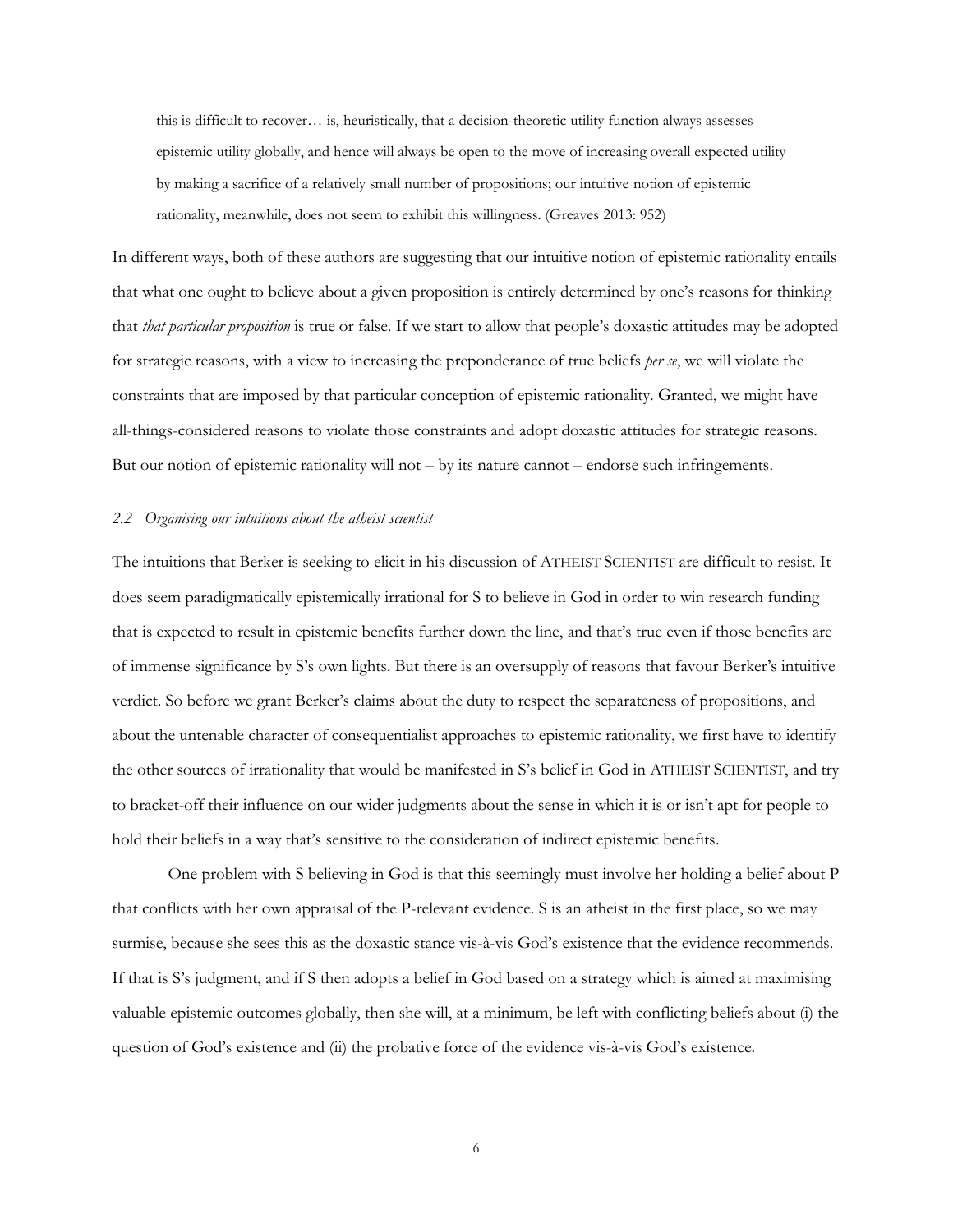Another related problem with S believing in God in ATHEIST SCIENTIST is that it seems that this will involve some kind of disingenuous willing of belief. If S's appraisal of the relevant evidence leads her to think that 'God exists' is likely false, then – given a plausible view about belief's non-voluntary nature – this simply entails, *ipso facto*, that S doesn't believe in God. Maybe S can pretend to believe in God, and cajole herself into thinking this pretence represents her beliefs. But this will be intellectually fraudulent, and in any case, it will leave S's *real* beliefs untouched. S's belief in God would have to be irrational, then, in Berker's example, since the only way for her to induce this belief in herself would be via some sort of self-delusion. 7

It doesn't follow from either of the above points, though, that indirect epistemic reasons for belief are not epistemic reasons, in this case or in others. Consider a modified version of Berker's example.

PERMISSIVE SCIENTIST. The same conditions obtain as in the previous case – S must be a theist in order to win funding that will result in major epistemic benefits, etc. – except that, while S does not believe in God, her judgment about the evidence's probative force, vis-à-vis God's existence, is such that she sees both theism and non-theism as rationally permissible stances on the question of God's existence.<sup>8</sup>

Suppose, then, that in PERMISSIVE SCIENTIST, S takes account of the valuable epistemic consequences that are much more likely to ensue for herself or others if she believes in God (and wins her research grant etc.), and that consideration of this matter compels her – in a Pascalian spirit – to undertake practices that are likely to result in her undergoing a change in her views, from what is, by her lights, one rationally permissible doxastic attitude given the evidence (namely, non-theism) to what is, by her lights, an alternative rationally permissible doxastic attitude given the evidence (namely, theism). Granted, this doesn't settle the question of

 $\overline{\phantom{a}}$ 

<sup>7</sup> On this point see for instance David Owens's suggestion, in a discussion of truth as the aim of belief, that this subject won't count as believing p at all unless he adopts this belief with the aim of believing it only if it is true (Owens 2003: 288).

<sup>8</sup> Roger White (2005) argues against the intuitively plausible Permissivist idea by offering possible ways to defend the Uniqueness Thesis, which is the claim that there can never be more than one rationally permissible doxastic attitude a person may hold towards a particular proposition, given a particular body of evidence. But the radically strict notion of epistemic rationality that comes with Uniqueness and the rejection of Permissivism makes it an implausible and unattractive view (see Kelly 2014, Kopec and Titelbaum forthcoming), and one which, at any rate, we'll assume can be set aside for the purposes of this paper. At the very least, Permissivism is the more favoured view in the literature. Note, however, that there's a particular view of evidence, namely, that evidence is never fully shared, which might make it possible to accommodate the intuitions that favour Permissivism while defending a strong version of Uniqueness. For all we say here, it's possible to believe that Uniqueness holds in possible worlds where ideally rational agents share exactly the same evidence, but that since evidence is never fully shared, *de facto* Permissivism holds for all real-world purposes.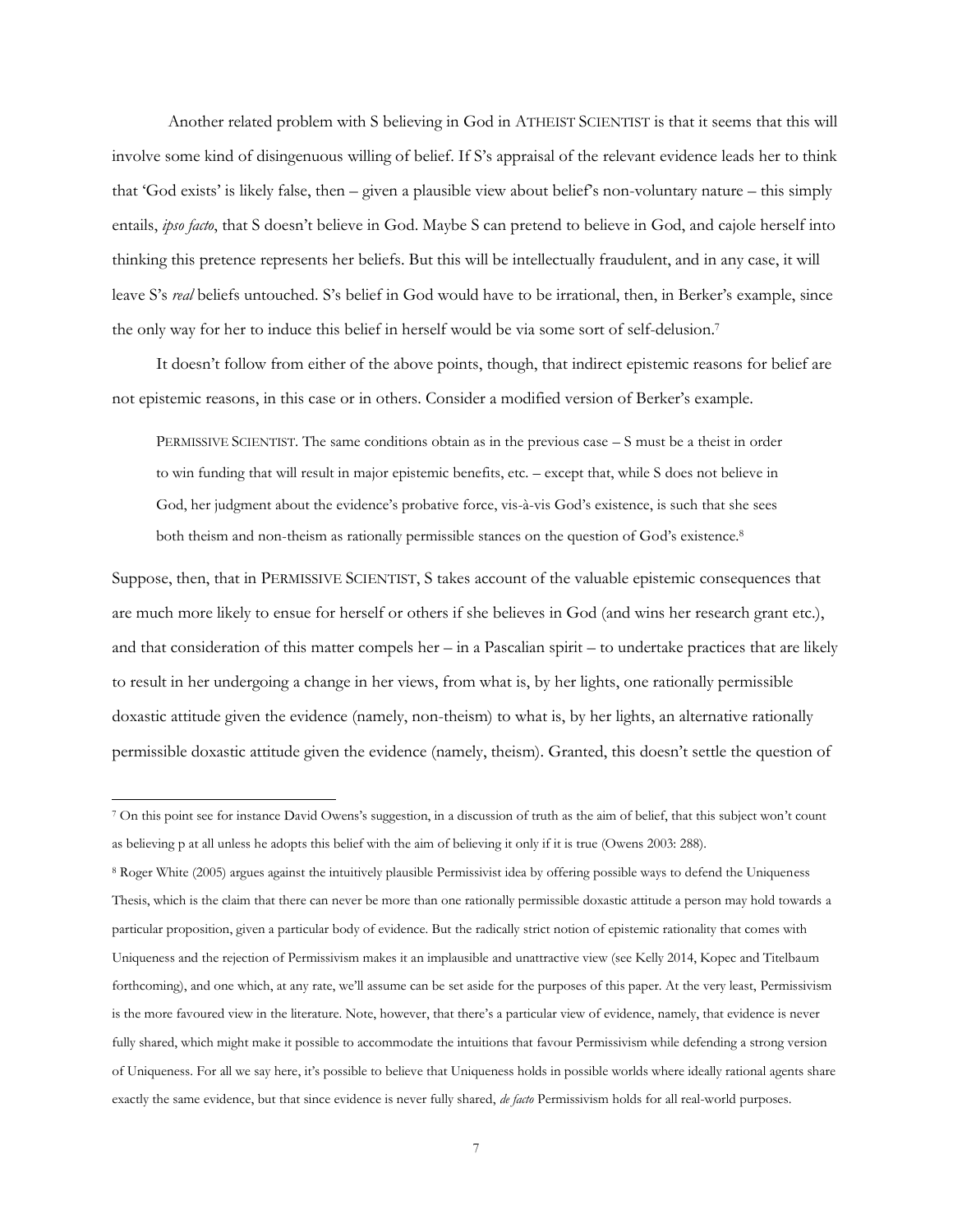whether the considerations whose normative force S is responding to in this should ultimately be conceived of as epistemic or pragmatic reasons for her to favour theism. Our point here is just that if there *is* something epistemically unacceptable about S's favouring of theism in PERMISSIVE SCIENTIST, the unacceptability can't be due to S's belief conflicting with her appraisal of the evidence's probative force, nor due to S having disingenuously willed herself to believe, since neither factor figures in the scenario. It may be a rationalitydefeating feature of a belief – perhaps a *decisively* rationality-defeating feature – that it conflicts with the agent's assessment of the probative force of the evidence. However, it is consistent with this to allow that, wherever this disqualifying condition doesn't hold, beliefs that are informed by a strategic consideration of what's likely to maximise indirect epistemic benefits are, or at least can be, counted as epistemically rational.<sup>9</sup>

At this point one might object that although S doesn't think theism is false, in light of the evidence, in PERMISSIVE SCIENTIST, she also doesn't think it's true. Perhaps, then, Berker's complaint about believing against the evidence could be reformulated, so that the claim is that it's irrational for S to try to get herself to believe something she doesn't think is true, in light of the evidence. <sup>10</sup> It seems to us, however, that for this objection to really work, one would have to deny Permissivism outright. Permissivists defend the plausible view that in at least some situations there is more than one rationally permissible doxastic attitude that can be held towards a given proposition, given a certain body of evidence. By definition, the Permissivist regards it

l

<sup>9</sup> As a variation on the ATHEIST SCIENTIST, suppose S were offered a pill that will make her believe in God and *also* believe that this is the belief that the evidence supports, and suppose that the anticipated benefits of S's theism are the same as in the original example. This variation eliminates the worry about S's beliefs conflicting with her beliefs about the evidence's probative force, and in that sense it looks like we should be more willing to accept that there's an indirect epistemic reason in favour of theism for S in this scenario, even though it intuitively seems like taking the pill is even more egregiously irrational in this scenario than in the original scenario. But whether or not this intuition is worth respecting depends on what S's prior assessment of the evidence's probative force was. If, at time t<sub>1</sub>, S's appraisal of the evidence's probative force allowed that both theism and non-theism were rationally permissible doxastic stances, then taking the pill will result in S having a view of the evidence's probative force at time  $t_2$  that, by S's lights at time  $t_1$ , was a rationally permissible assessment of the evidence's probative force. By contrast, if S knows at  $t_1$  that the pill will cause her to have a belief at t<sub>2</sub> about the evidence's probative force which is, by S's lights at t<sub>1</sub>, rationally *impermissible*, then there *does* appear to be something unacceptably self-deceptive about taking the pill, regardless of the epistemic benefits that are in the offing. Our point is just that there are scenarios involving these sorts of wholesale 'doxastic overhauls' that avoid this kind of self-deception. (While White (2005) has argued that pill-taking cases like the one sketched here show that Permissivism is untenable, we can't answer his argument here, except to note, as others have (see note 8), the significant costs that come with rejecting Permissivism.) <sup>10</sup> We're grateful to an anonymous referee for bringing this objection to our attention.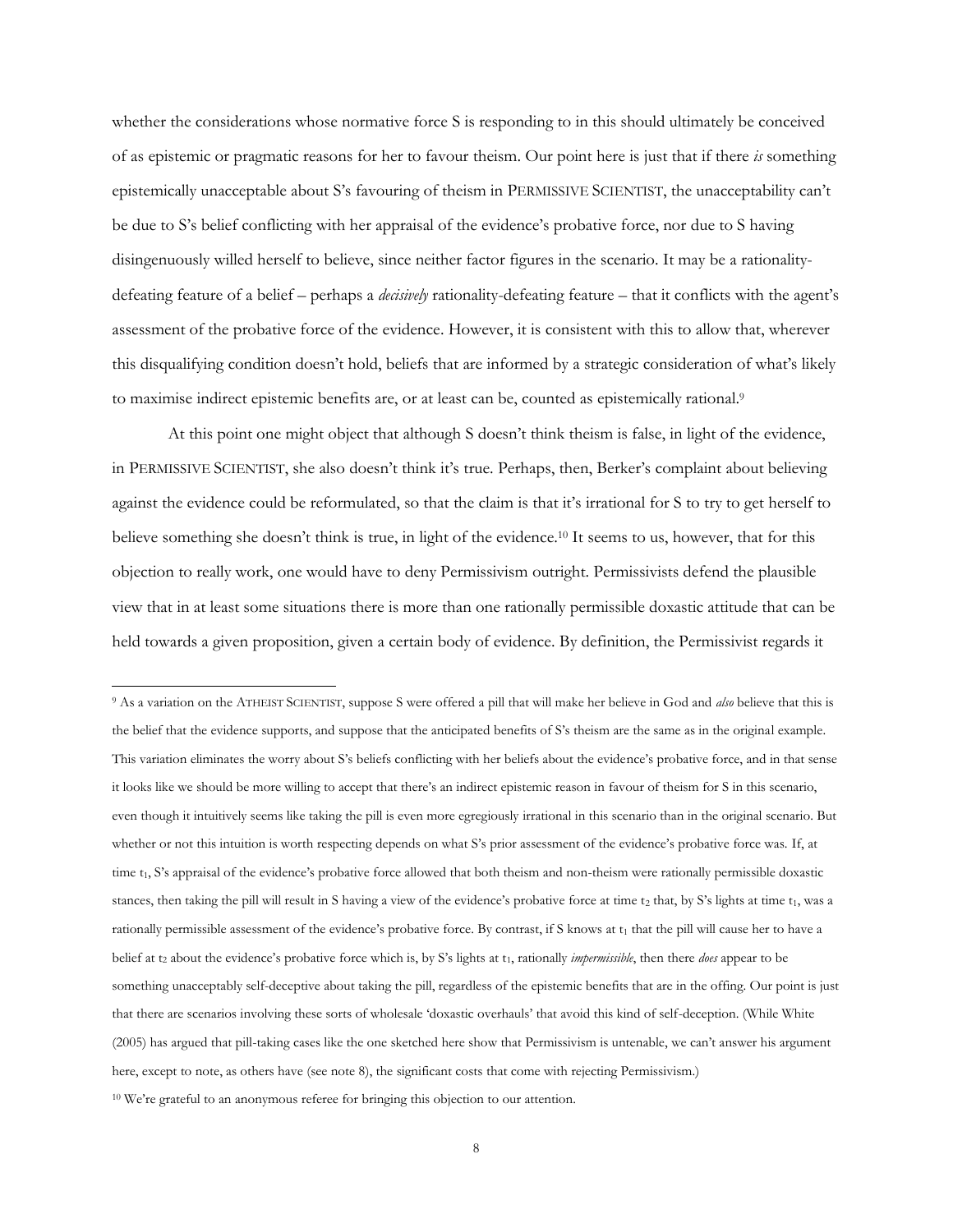as rationally permissible for an agent with the relevant evidence, in such a case, to hold any of the permissible attitudes. In PERMISSIVE SCIENTIST, then, it would misrepresent S's perspective to say that she's nurturing belief in a proposition whose truth she doesn't accept. The more apt description would be to say that she's nurturing a belief which, given the relevant evidence, (i) might well be true, by her own lights, and (ii) whose rational permissibility she has affirmed all along. The only way to insist on the irrationality of these kinds of judgments is to reject the Permissivist's characterisation of S's initial appraisal of the evidence. Granted, someone may doubt that the evidence is ever 'permissive' when it comes to belief in God. But our point – that it's possible to be sensitive to indirect epistemic reasons, without disingenuously believing against one's own appraisal of the evidence – should still hold, as long as there are some permissive cases. 11

To characterise indirect epistemic reasons for belief *as epistemic reasons* is not to say that people should delusionally gull themselves into having beliefs that conflict with their views about the evidence's probative force. It's just to say that where an agent identifies some spectrum of rationally permissible doxastic attitudes in response to some body of evidence, and where she has some ability to influence what doxastic attitude she holds among that range of options, then, to the extent that she has reason to believe that her holding doxastic attitude X will have better global epistemic consequences than her holding doxastic attitude Y, she has a reason – one that may be aptly characterised as an *epistemic* reason – to favour X over Y.<sup>12</sup>

 $\overline{\phantom{a}}$ 

<sup>11</sup> We also believe that Berker's case is not dependent on Uniqueness. So the crux of our objection to Berker does not reduce to the Permissive versus Uniqueness debate. That is, Berker's position is (to all appearances) consistent with Permissivism. <sup>12</sup> Another problem with S believing in God in ATHEIST SCIENTIST is that S surely cannot take herself to *know* that her theism will result in the epistemically valuable consequences that it would need to, in order for S to actually have an indirect epistemic reason for theism. More generally, one might say, it's an unwise policy to hold beliefs that are not, by one's own lights, adequately supported by the evidence, in the expectation that this will result in good epistemic consequences later on. We agree. But this is consistent with maintaining that to whatever extent one is justified in believing that one is in a scenario where nurturing beliefs for strategic reasons will be epistemically beneficial overall, one has a reason – which may be aptly characterised as an *epistemic* reason – to nurture the relevant beliefs. It's also worth noting here that plenty of epistemologists take the phenomenon of indirect epistemic benefits seriously, and treat them as an actual (and apprehensible) part of our intellectual lives, and not merely a philosopher's hypothetical; for examples see Moffett (2007), Christensen (2007), Conee (2009), Elgin (2010), Feldman (2011), and of course Berker (2013).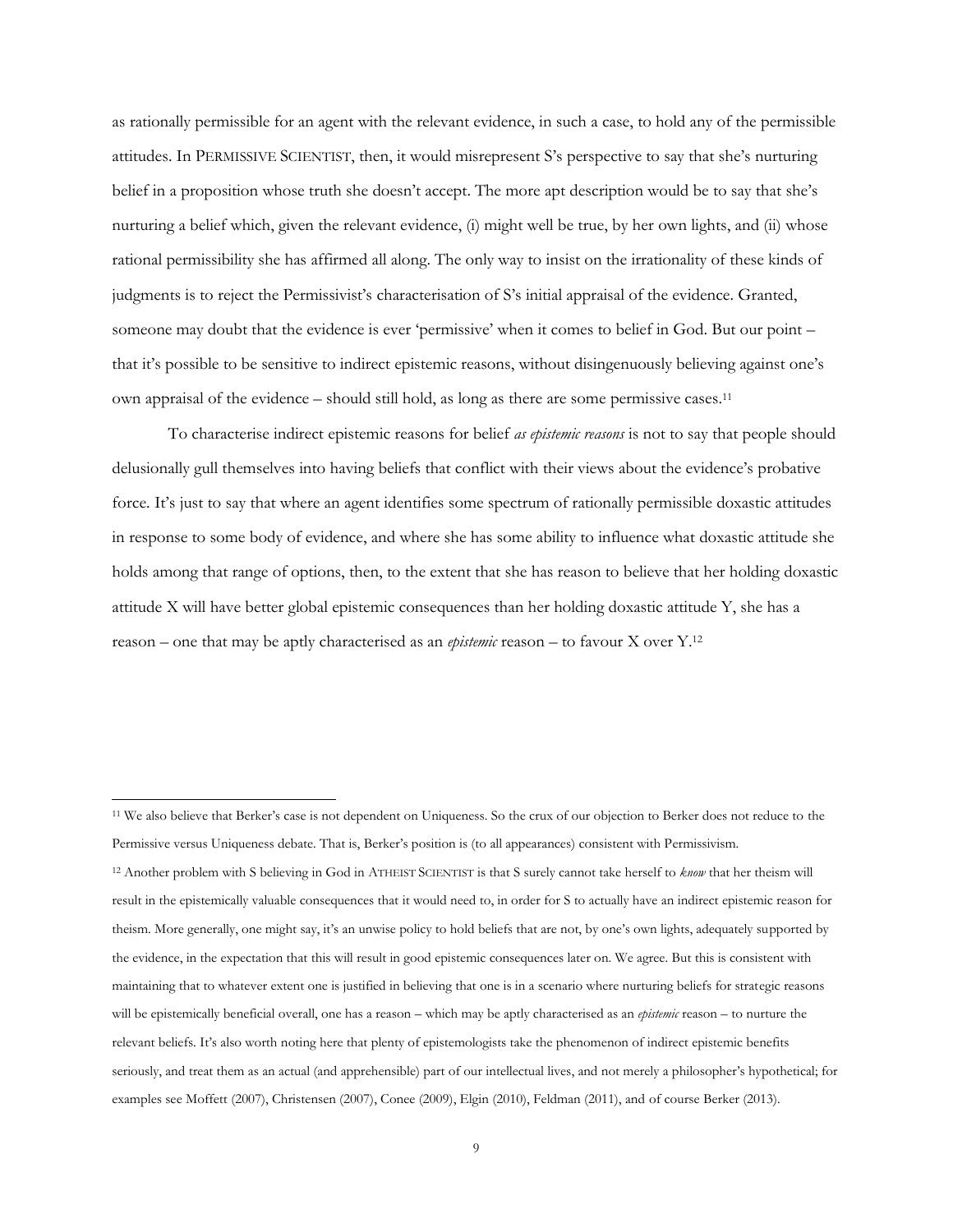#### *2.3 Two kinds of epistemic reasons*

l

We aren't trying to deny that there is an important difference between a person believing P because her appraisal of the evidence indicates that P is true, and a person believing P because indirect epistemic benefits are in the offing if she does so. It's entirely reasonable, moreover, to want the difference between these two kinds of reasons for belief to be reflected in our classificatory terminology. What we oppose is the framing of this as a distinction between *epistemic* and *pragmatic* reasons. In a case like PERMISSIVE SCIENTIST, the valuable outcomes whose realisation gives S a reason to believe P are, after all, *epistemically* valuable outcomes. <sup>13</sup> Where such cases are in the frame of discussion, we think that the discussion will be better served by a distinction between *direct* and *indirect* epistemic reasons. This terminology provides a better indication of the nature of the conflicting desiderata that are in play in a case like PERMISSIVE SCIENTIST. The choice that S is facing in this case isn't whether to ignore the requirements of epistemic rationality for the sake of pragmatic considerations. Rather, the choice she's facing is whether to deprioritise the demands of *direct* epistemic rationality, and to instead prioritise *indirect* epistemic considerations. In such a scenario, if S did successfully nurture a belief in God, then even if we still wanted to criticise the (direct) epistemic rationality of her beliefs, we also can (and should) leave ourselves room to concede that there are reasons favouring S's theism that are epistemic reasons of a certain sort – again, *indirect* epistemic reasons – and not merely pragmatic reasons.

In recent work defending the 'equal weight view' about the epistemic significance of disagreement,<sup>14</sup> Jonathan Matheson posits a distinction between 'non-instrumental' and 'instrumental' epistemic reasons that is similar to our proposed distinction between direct and indirect epistemic reasons. One of the concerns that arises for the equal weight view, insofar as it recommends suspension of judgment about a range of issues, is that it may lead towards general skepticism. In response to this worry, Matheson suggests that there can be instrumental epistemic reasons for remaining steadfast in one's views in the face of peer disagreement, the consideration of which should arrest this lapse into skepticism. For example, with regards to some types of research or inquiry, progress is "more likely to happen when individuals believe their controversial views and

<sup>&</sup>lt;sup>13</sup> Although to be clear, we're not saying that the *only* reasons that have sway in guiding the PERMISSIVE SCIENTIST'S beliefs are indirect epistemic reasons. In this example, the scientist is supposed to have thought about the evidence and arguments for theism, and her doxastic attitude vis-à-vis theism is supposed to remain sensitive to her judgments about the probative force of that evidence. <sup>14</sup> The equal weight view being, roughly, the view that one ought to significantly revise one's belief that P in the face of peer disagreement about P; for notable defences of this kind of view, see Elga (2007) and Christensen (2007).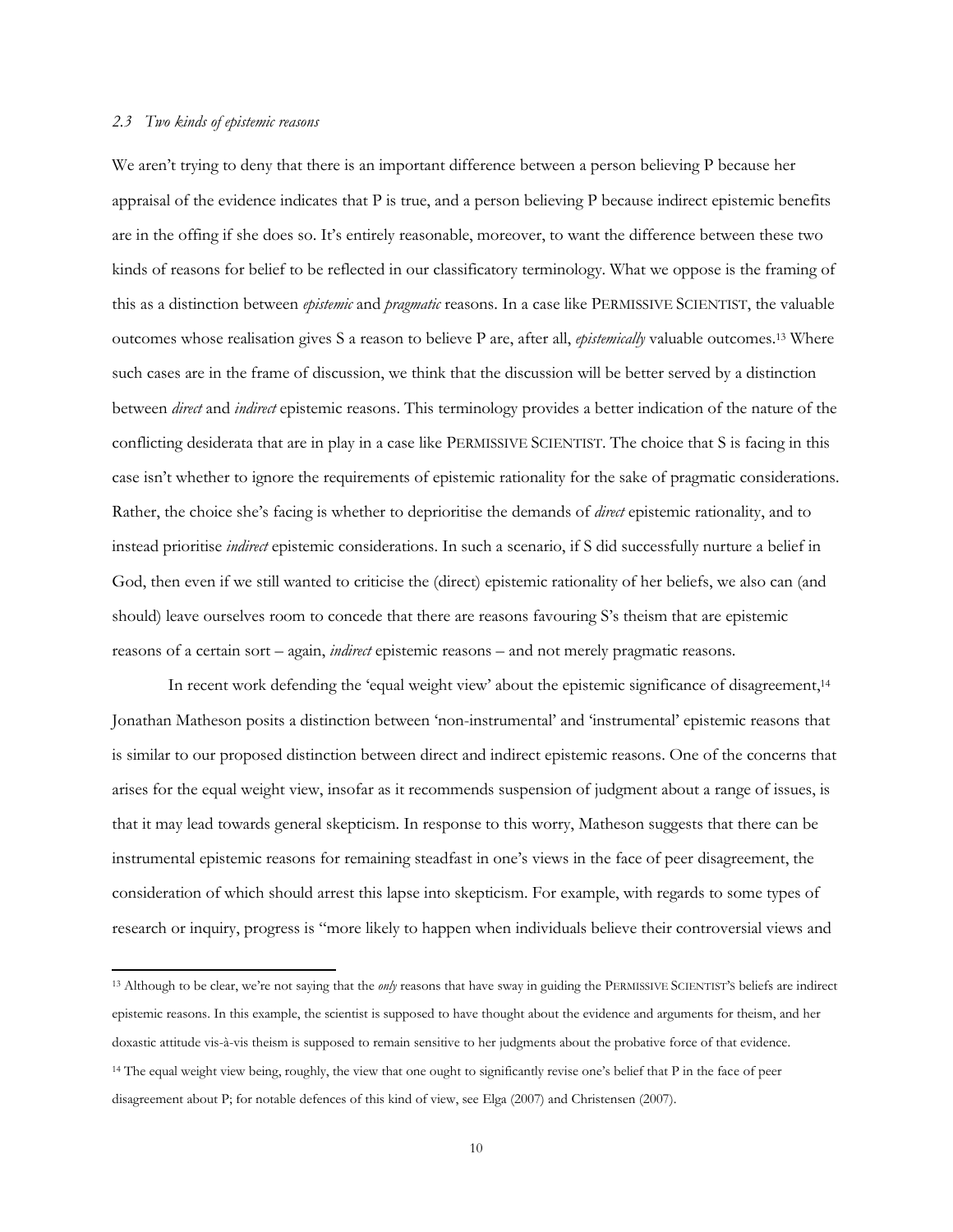when there is a diversity of opinions being defended" (Matheson 2015: 145). The reasons this consideration generates are, according to Matheson, *instrumental* epistemic reasons for belief, because

They do not affect what the subjects are justified in believing about the controversial propositions while they are still controversial. Believing the controversial propositions can be part of a good diachronic strategy for attaining true beliefs while avoiding false ones, but subjects who so believe fail to be epistemically justified in their beliefs at the time (Matheson 2015: 145).

Matheson's distinction between synchronic and diachronic ways of conceiving of epistemic justification is a useful one. Synchronic justification "concerns the current time and what doxastic response right now would do you best with respect to these goals right now"; diachronic justification, by contrast, "concerns later times and what doxastic response right now would do you best with respect to these goals in the long run" (Ibid: 146). The equal weight view is the appropriate view on the epistemic significance of disagreement, Matheson suggests, if and insofar as we're thinking about epistemic justification synchronically. But it's consistent with this to say that synchronic and diachronic factors can aggregate into all-things-considered epistemic reasons, and that – because of the indirect epistemic benefits that disagreements can contribute to – the all-thingsconsidered epistemic reasons that are in play in cases of peer disagreement sometimes (or often) recommend a steadfast (i.e. skepticism-resistant) response to peer disagreement. Formulated in our preferred terminology, Matheson's claim is that consideration of the indirect epistemic reasons that obtain in a particular case can affect what's epistemically rational for someone to believe in the face of peer disagreement.

In response to all this, someone might concede that there is some sense in which indirect epistemic benefits generate epistemic reasons *of a certain kind*, while at the same time insisting that responding well to direct epistemic reasons (as we call them) is really what epistemic rationality is all about. Our claim in §2.2 was that in a scenario like ATHEIST SCIENTIST, it's possible to bracket off the main factors that lead us to want to deny the epistemic rationality of nurturing beliefs that promote indirect epistemic benefits. Being sensitive to the possible epistemic benefits of one's beliefs doesn't necessarily lead to self-deception or internal conflict. But even if this is right, the critic may still say that the person who forms a belief in P based on her appraisal of the first-order, P-relevant evidence, while paying no mind to other considerations – in Berker's terms, the person who honours 'the separateness of propositions' – shows a kind of dutiful respect for the evidence that is especially meritorious. However, we don't see why the idea of a duty to respect the evidence should bring things to justificatory bedrock. We can still ask *why* it's meritorious to dutifully respect the evidence. And one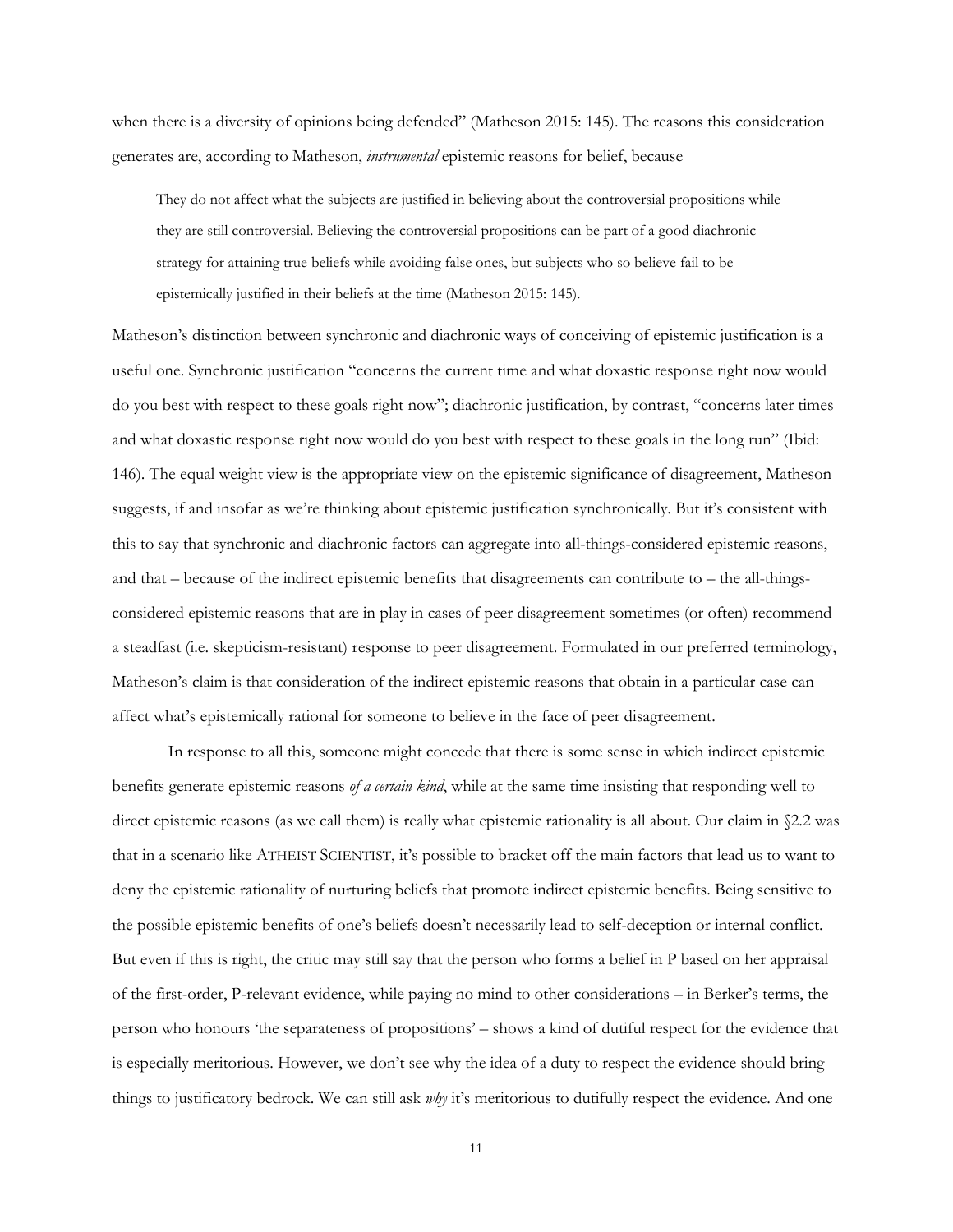plausible explanation is that epistemically valuable outcomes (e.g. people believing truths and disbelieving falsehoods) will be more effectively realised on the whole when categorical doxastic precepts – such as: 'form beliefs based on what the first-order evidence shows, and nothing else' – are accepted and followed. <sup>15</sup> Insofar as something like a rule-consequentialist interpretation of strict evidentialist norms is viable, there isn't any need to insist upon a stark divide, as Berker does, between (i) belief-formations that give some consideration to possible indirect epistemic benefits, and (ii) belief-formations that eschew any such consideration, so as to denounce the former as being beyond the pale of epistemic rationality. Granted, this is precisely the kind of epistemic consequentialism that Berker critiques. The point is that once we have bracketed off the various complicating factors discussed in §2.2, the remaining intuitive force that's animating Berker's separateness of propositions norm seems amenable to a rule-consequentialist interpretation. And because of this, we have the option of categorising indirect epistemic reasons as a *bona fide* species of epistemic reasons for belief, rather than being forced to relegate them into an entirely different (i.e. pragmatic) normative genus.

We've suggested that intuitions about the deontological nature of epistemic norms are amenable to a rule consequentialist interpretation. Much more would need to be said, though, in order to confidently assert this. Thinking of parallels in ethical theory, some authors argue that rule consequentialist norms boil down to deontological norms (e.g. Howard-Snyder 1993), while others argue that rule consequentialism collapses back into act consequentialism (Smart 1956). If we're after a consequentialist epistemic framework, but one which makes room for non-consequentialist evidentialist norms – by 'going indirect', à la rule consequentialism – then we'll need to think about how such critiques of rule consequentialism play out in the epistemic domain. We might also have to consider whether deontological understandings of epistemic norms rely on something analogous to the idea of 'agent-relative reasons' in ethics. Just as some ethicists deny that any of us have impersonal reasons to promote the ethical good (e.g. Nagel 1986, Darwall 2006), so too one might deny that we have impersonal reasons to promote the epistemic good. If this is how we conceive of the roots of nonconsequentialist epistemic norms, then elaborating the kind of view we've sketched here will involve saying something about what it means to approach epistemology in an agent-neutral frame of mind – 'from the

<sup>15</sup> Percival (2002) sketches the prospects for a rule consequentialist epistemic norm along these lines. Greaves (2015: 37) makes a brief but intriguing suggestion, which complements our response to Berker here, that insofar as a non-consequentialist ethos is part of our intuitive notion of epistemic rationality, as invoked by Berker, this may owe to the fact that public advocacy of non-consequentialist epistemic rules and the internalisation of such rules tend to result in better epistemic outcomes.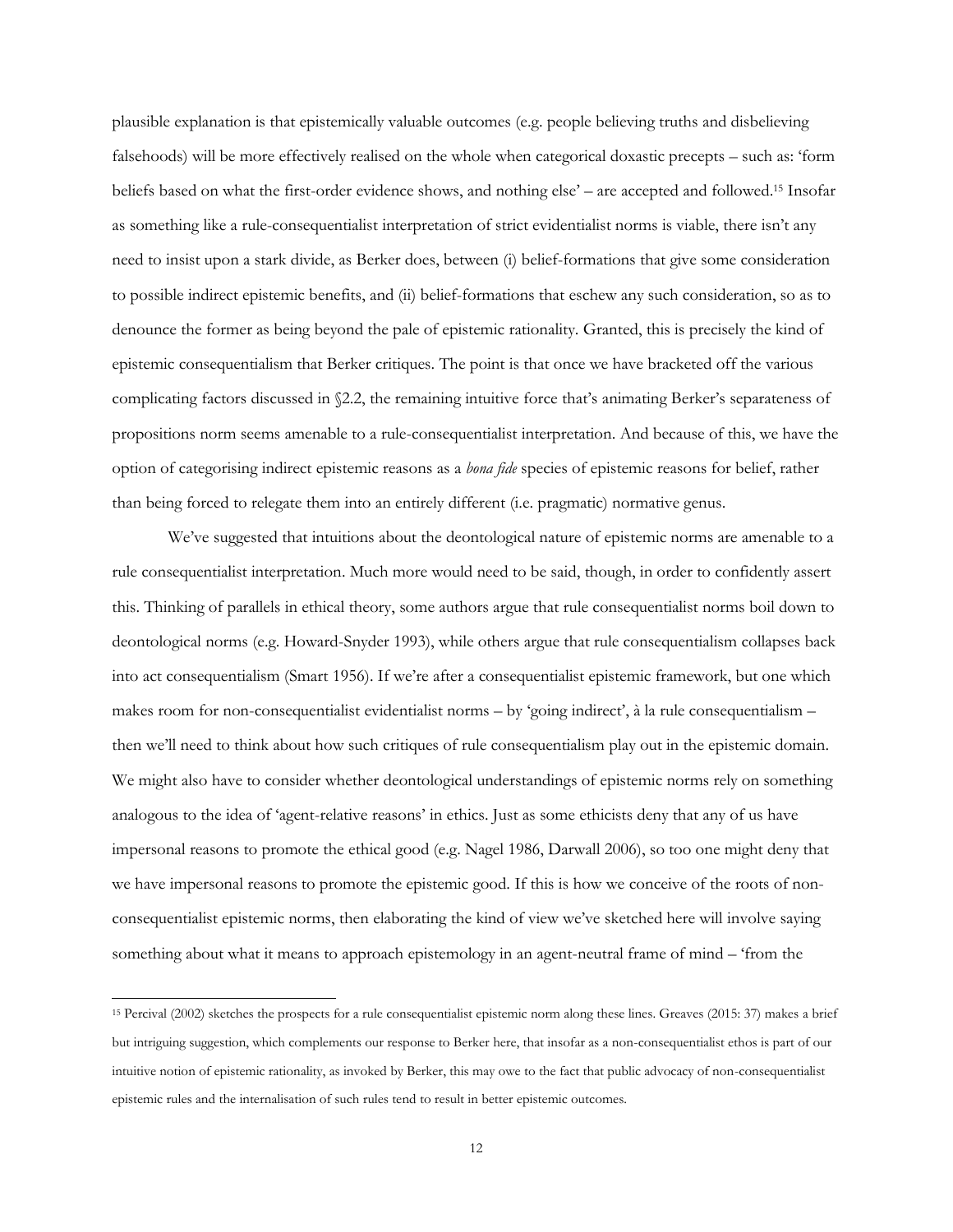point of view of the universe', to borrow that well-worn and evocative phrase. <sup>16</sup> An assessment of the general prospects for epistemic consequentialism is a task that several other authors have taken up recently.<sup>17</sup> But any detailed elaboration of the above is beyond the scope of the present paper. In any case, we acknowledge that in our defence of why indirect epistemic reasons for belief can properly be regarded as epistemic reasons, and not mere pragmatic reasons, we've assumed that an epistemic consequentialist ultimately will have satisfactory positions to take in response to issues and questions like the ones we have mentioned here.

#### *2.4 An argument from interpersonal normative parity*

Up to this point we've been responding to different kinds of worries, all of which seem to favour the view that we should conceive of indirect epistemic reasons as mere pragmatic reasons for belief. But we think there is also an interesting positive case to be made for thinking of indirect epistemic reasons as *bona fide* epistemic reasons for belief. Indirect epistemic reasons, we want to suggest, exhibit a type of 'interpersonal normative parity' that is characteristic of epistemic reasons for belief in general, but not of pragmatic reasons.

First, consider how pragmatic reasons for belief get their normative purchase on agents. Where R is a pragmatic reason for A to believe P, this by itself does not make it the case that R is also a pragmatic reason for person B to believe P. R's normative force only carries over like this if it happens that B shares the aims or interests by virtue of which R has its pragmatic normative force for A. So, for example, suppose A has a pragmatic reason to believe P because this makes it easier for her to get along with her family. This pragmatic reason – A getting along with her family – will have little or no purchase on B, insofar as getting along with A's family (presumably) doesn't figure among B's aims or interests. In this sense pragmatic reasons for belief only exhibit a relatively weak and relatively contingent form of interpersonal normative parity.

By contrast, where evidence E constitutes a *bona fide* epistemic reason for A to believe P, it also, *ceteris paribus*, constitutes an epistemic reason for B to believe P. Or to express this in a more qualified way, where evidence E is an epistemic reason for A to believe P, the question of whether E is also an epistemic reason for B to believe P doesn't hinge on what A's and B's respective aims and interests are, nor the extent to which they coincide. For example, suppose A cares a great deal about people having true beliefs on the question of God's existence, whereas B doesn't care about this at all. Irrespective of this disparity in A's and B's interests

<sup>16</sup> We're grateful to an anonymous referee for pressing us to consider these points.

<sup>17</sup> See for example Talbot (2014), Ahlstrom-Vij and Dunn (2014), and Rinard (forthcoming).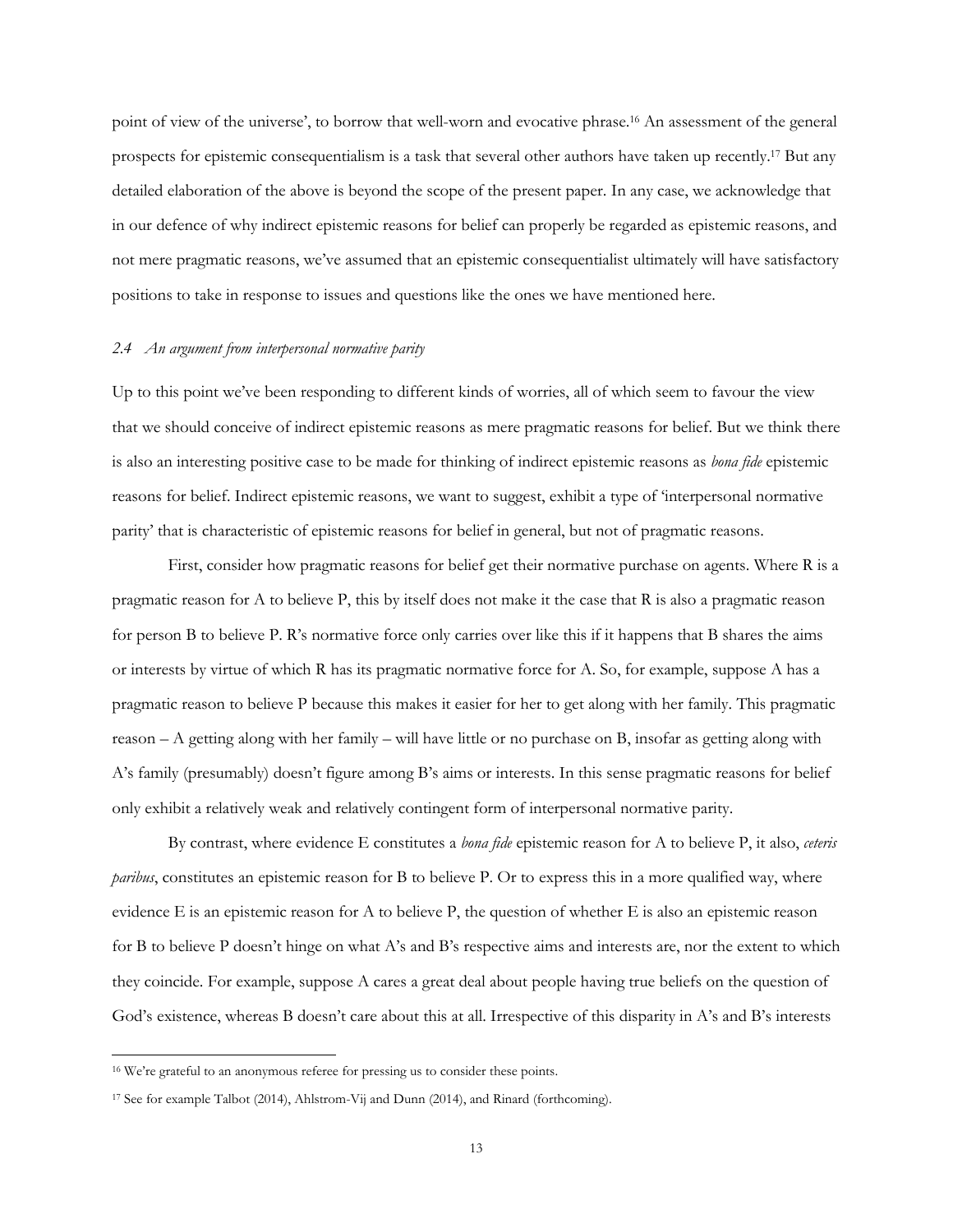and concerns, the relevant epistemic considerations (e.g. a priori and a posteriori arguments for and against theism) constitute reasons for B to believe that God does or doesn't exist, just as much as they constitute epistemic reasons for A to believe this. Epistemic reasons for belief thus exhibit a *robust* form of interpersonal normative parity – robust in the sense that the kind of demands that they generate for agents are ostensibly impervious to disparities in the aims and interests of different agents. We aren't prepared to stake a claim here about the *weight* of epistemic reasons for belief. We aren't committed to any particular view about the nature of the blame that one is liable to receive as a result of, say, failing to appropriately interpret one's evidence. All we're saying is that one cannot evade the demands of epistemic reasons by renouncing an interest in those demands. We're answerable to norms of rational belief regardless of whether we want to be.<sup>18</sup>

Having observed this general difference in the interpersonal normative parity of epistemic reasons and pragmatic reasons, our claim is that it's a consideration in favour of the appropriateness of classifying indirect epistemic reasons *as* epistemic reasons, rather than pragmatic reasons, that these kinds of reasons for belief exhibit the more robust form of interpersonal normative parity. In circumstances where more truths will be believed in domain D provided that someone believes P, both A and B are given an indirect epistemic reason to believe P. And this interpersonal normative parity obtains even if it happens to be the case that A is deeply concerned about the prevalence of true belief in domain D, whereas B doesn't care at all about this. As an illustration of this, consider the story of Twelve Angry Men. One dissenting juror believes the defendant to be innocent, even though all the other jurors believe that the defendant is guilty. This one juror's dissent forces the jury to discuss and reassess the evidence, and as a result of this more truths about the details and circumstances of the crime are (eventually) believed by all the jurors. In a parallel scenario, in which the social epistemic dynamics of consensus and dissent were operating in a similar way (and recognised as such), but where none of the jurors initially had any doubts about the guilty verdict, every juror would have an indirect epistemic reason to believe that the defendant was innocent, because any of them believing the defendant to be innocent would ultimately result in more truths about the case being believed. The (indirect) epistemic reason that's in effect in this case applies to all the agents, just as a new item of relevant evidence would be a (direct) epistemic reason for all agents to alter their views. The interpersonal force of both kinds of reasons owes to the fact that all agents have epistemic reasons to aspire to truth, regardless of their personal aims and

 $\overline{\phantom{a}}$ 

<sup>&</sup>lt;sup>18</sup> Of course one might question this. But we think it's an assumption shared by everyone engaged in these debates.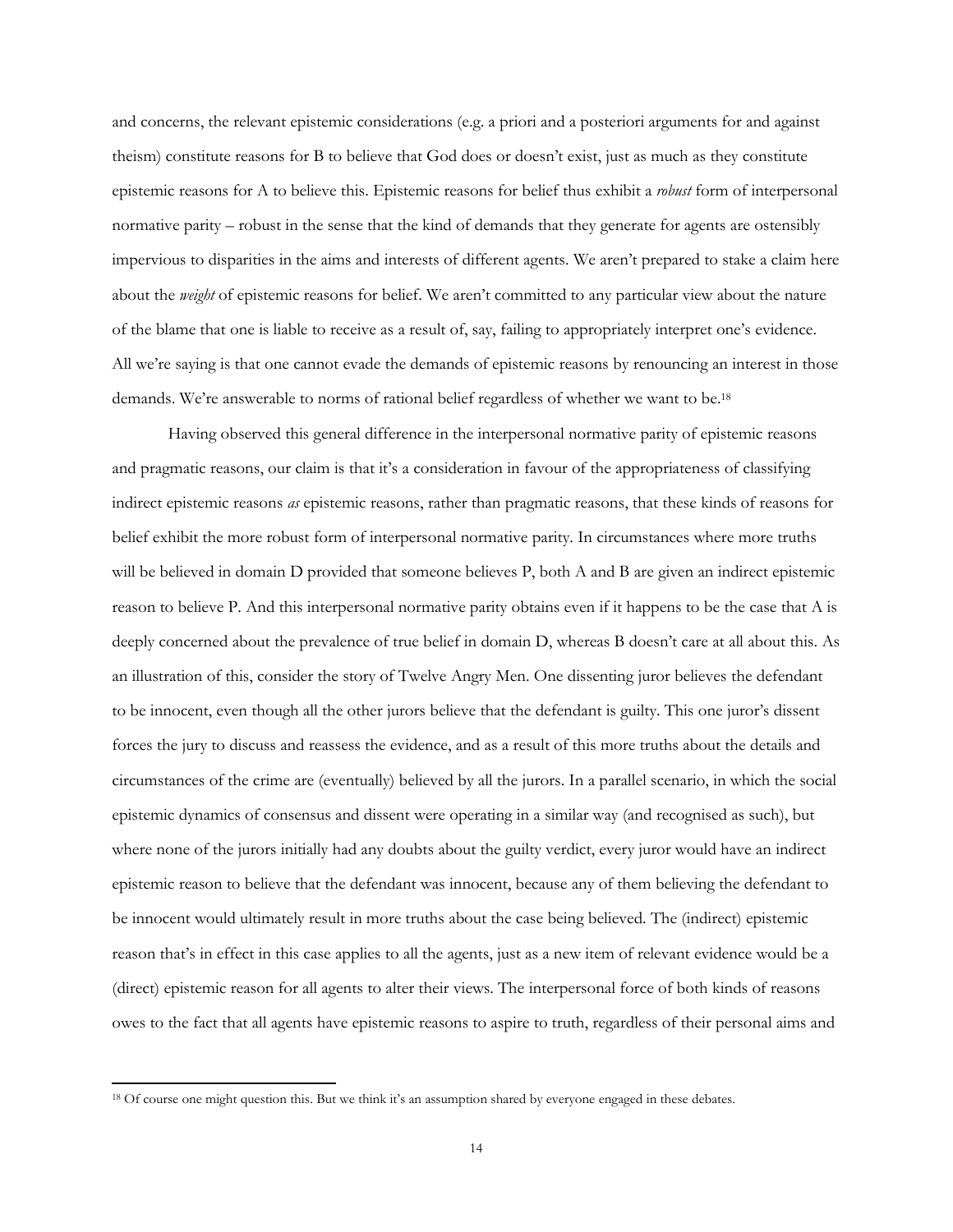interests. In short, an epistemic reason that tells in favour of believing P has its (epistemic) normative force for different agents irrespective of their contingent aims and interests. And this is the case for indirect epistemic reasons, we maintain, in much the same way as it's the case for direct epistemic reasons.

## **3. Indirect Epistemic Benefits and Religious Belief**

#### *3.1 Religion, diversity, and unorthodoxy*

As indicated in the introduction, we now want to ask how reflection on indirect epistemic reasons for belief affects the rational standing of beliefs about matters of religion. We believe there are at least some conditions under which consideration of indirect epistemic benefits supports some religious belief, subject to caveats which reflect the issues we discussed in §2.2, relating to self-deception and self-contradiction.

We'll begin by discussing several examples that are close to home for philosophers. Consider the major contributions to knowledge that have been made, in post-war Anglophone philosophy, by philosophers whose work is partly motivated by the aim of substantiating or clarifying some aspect of their prior religious convictions. Some of that research has been done by authors who self-consciously situate their work in the sub-discipline of philosophy of religion. For instance, in attempting to defend the view that a certain kind of religious experience justifies theistic belief, William Alston (1991) formulates an influential defence of a view that has general and wide-reaching epistemological ramifications, namely, that there is no non-circular way to defend the justificatory import of sensory perception. In a nearby region of the philosophical map, Alvin Plantinga's work, which broadly aims at defending the warranted status of Christian theism, builds in novel contributions to prior understandings of (i) externalist epistemologies founded on a conception of a proper functioning perceptual apparatus (1993), and (ii) the concept of beliefs being properly basic, i.e. justified on non-inferential grounds (2000). Outside of research that's self-consciously situated in philosophy of religion, Elizabeth Anscombe's Catholic faith was a discernible guiding force in her ground-breaking work on the nature of intention (1957), and in her (related) influential critiques of midcentury ethical theory (1958), both of which germinated major research programs that have expanded our breadth of understanding in ethics and philosophy of action. Obviously we shouldn't pretend to have any definitive biographical knowledge of what motivated these particular individuals in their work. Still, there are reasons – plausible inferences, and textual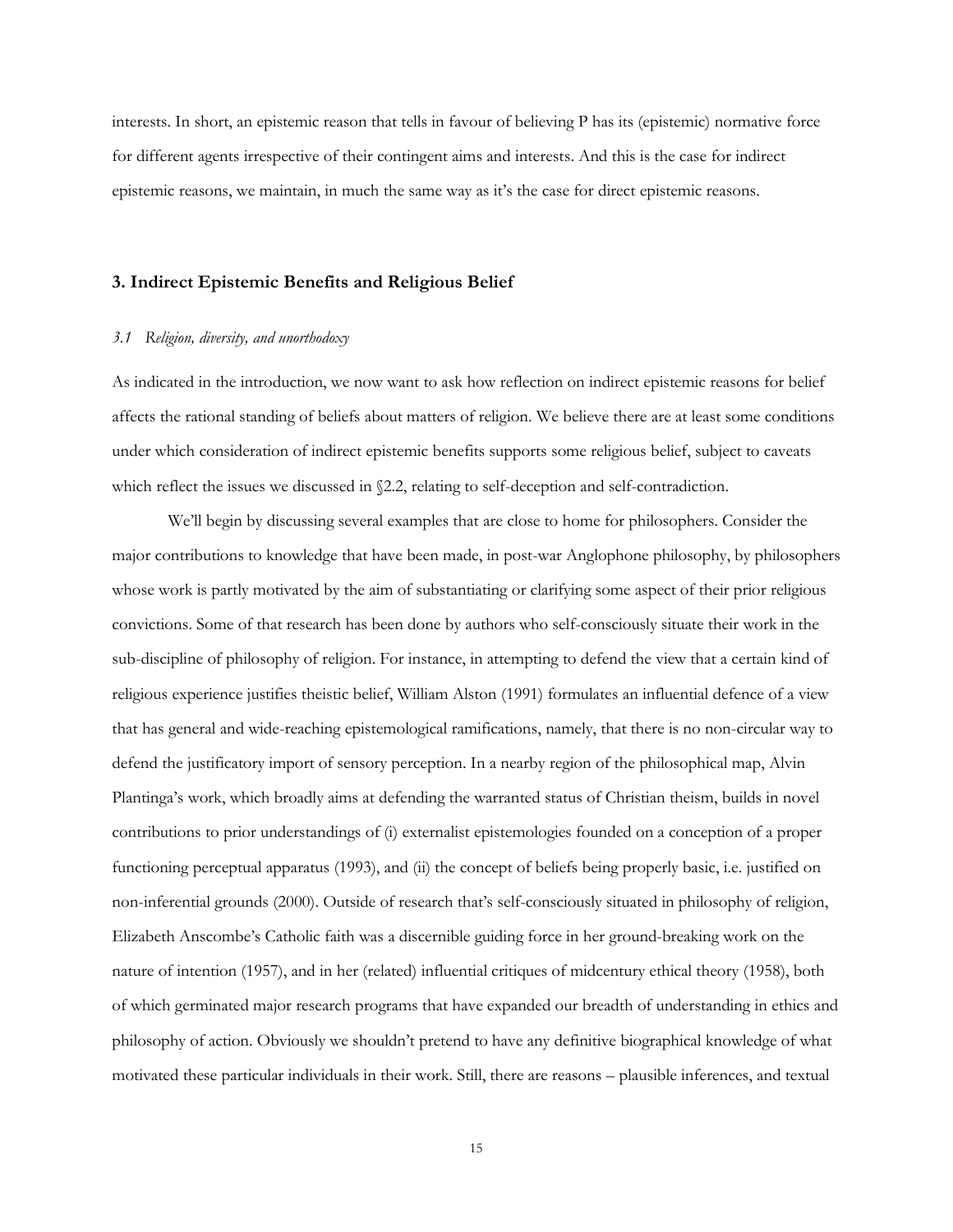evidence<sup>19</sup> – in light of which it's reasonable to think that the ideas and arguments these authors gave us, and the further knowledge their research agendas generated, owe a large debt to these authors' prior religious convictions, and to the (entirely natural) impulse that most thoughtful people have to want to show that their deepest convictions are underwritten by a coherent and credible set of ideas about the world.

To the extent that having prior religious convictions has led to some philosophers producing novel ideas and arguments, and thereby contributing to good epistemic outcomes, this is partly an upshot of mundane facts about the sociology of the philosophical academy, namely, that at a particular time it was populated nearly entirely by people who regarded Catholic moral doctrine and Dutch Reformed theology as views that didn't merit any serious intellectual consideration. <sup>20</sup> In short, the indirect epistemic benefits of religious belief in this domain owe to the ostensible absence of religious belief within the domain, and to the familiar Millian principle that in an intellectually homogenous group, adding people with unorthodox views is epistemically salutary, since the ensuing disputes tend to reduce the rate of unthinking acceptance of false orthodoxies by people in that group. But the general upshot of the above is not specific to religious belief. Where there's no-one who believes P in a group or social environment, then having someone around who believes P is liable to have some benefit on some of the epistemic goals – the acquisition of knowledge, the transmission of true beliefs – for that group or environment. So, where everyone's an atheist, the introduction of a religious believer is epistemically salutary. But equally, where everyone's a religious believer, the introduction of an atheist is epistemically salutary. Similar points can be made along different axes. Where everyone's a moral realist, the introduction of a nihilist is salutary. Where everyone thinks alternative medicine is a sham, the introduction of a thoughtful defender of alternative medicine is salutary. Are there any reasons to think that there are indirect epistemic benefits that result from religious belief, beyond those reasons that obtain under particular demographic conditions, as a result of the general point noted here?

One reason why indirect epistemic benefits might be generated by people's adherence to religious belief-systems in particular, is the fact that religious belief-systems tend to be, as the term suggests, *systematic* in their linking together of propositions in metaphysics, epistemology, ethics, etc. The intellectual effort that's involved in trying to get a complicated set of views across these different domains to 'hang together' will tend

l

<sup>19</sup> In Plantinga's 'Advice to Christian philosophers', for instance, he overtly enjoins Christian philosophers to work on issues that interest them as Christians first and foremost, instead of being guided by the priorities of the broader academic community. <sup>20</sup> Religious non-belief continues to be the majority view in today's philosophical academy; see Bourget and Chalmers 2014.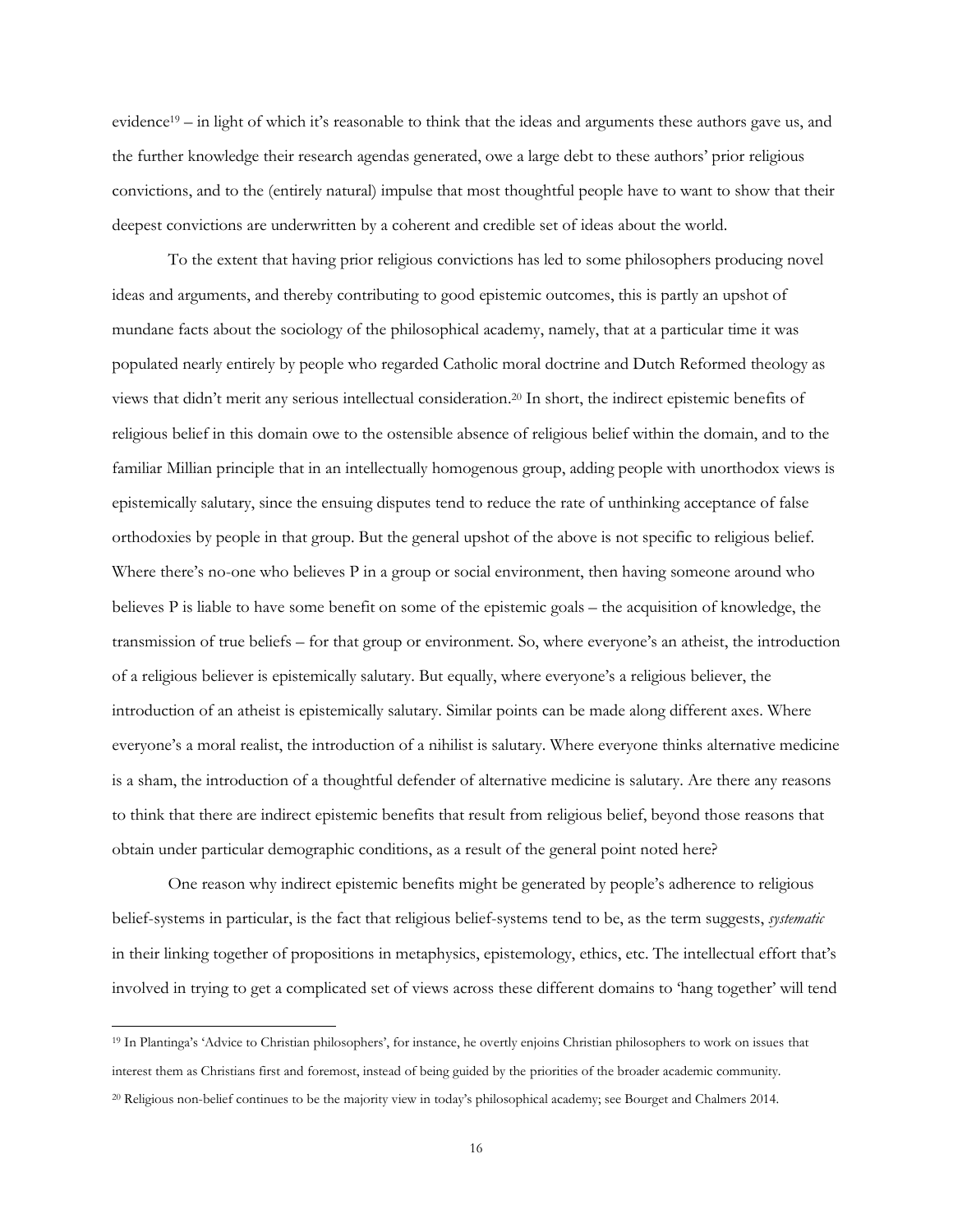to elicit intellectual creativity – in argumentation, and in the elaboration of conceptual frameworks – that may result in novel contributions to knowledge, even if it's just knowledge of the logical cartography of the terrain being explored by the proponent of a particular religious belief-system. In a manner that's analogous to how the metrical constraints of a sonnet or a haiku elicit *aesthetic* ingenuity, the constraints that come with trying to reconcile the elements of the religious belief-systems that one identifies with may elicit *intellectual* ingenuity. In general, where one sees that one's beliefs are unorthodox, one may recognise that there are indirect epistemic benefits that stand to be gained by one's believing as one does. But where one recognises that one's view are unorthodox *and* that they have a complex systematicity that needs working out, one may see a double indirect epistemic benefit in the offing: not just in challenging the easy acceptance of debateable orthodoxies among one's opponents, but also in the work that one will have to do in order to give an account, to an antecedently unsympathetic audience, of how the different parts of one's belief-system coalesce and interact.

None of this is to suggest that it would be rational for a person to try to nurture belief in a religious belief-system where she judges that the relevant evidence and arguments manifestly fail to rationally support that belief-system. As we said in §2, in discussing the scenario of ATHEIST SCIENTIST and contrasting it with the reformulated scenario of PERMISSIVE SCIENTIST, the type of case in which indirect epistemic reasons may properly get a grip on some agent, A, is where A antecedently judges that the probative force of the relevant evidence makes belief in P rationally permissible, and where this leads A to favour this belief-state over some other belief state (like, say, agnosticism about P) which she also regards as a rationally permissible response to the evidence. If recognition of the potential indirect epistemic benefits of holding some religious belief leads someone to delusively nurture a belief that by her own lights represents a rationally impermissible assessment of the evidence, this certainly *would* be irrational. But if it leads someone to nurture a belief that by her own lights represents a rationally permissible assessment of the evidence, there's nothing amiss about that. In at least some cases, then, indirect epistemic reasons rationally support the nurturing of religious beliefs.

#### *3.2 Taking account of indirect epistemic reasons* as *reasons for belief*

We concede that the reflective mindset involved in trying to take account of indirect epistemic reasons is a peculiar one. Someone might even deny that there's any coherent notion of 'taking account of' or 'being influenced by' such reasons to be provided. According to Jonathan Adler (2002), there is no psychologically workable way to approach belief-formation apart from the one in which we form beliefs based solely on our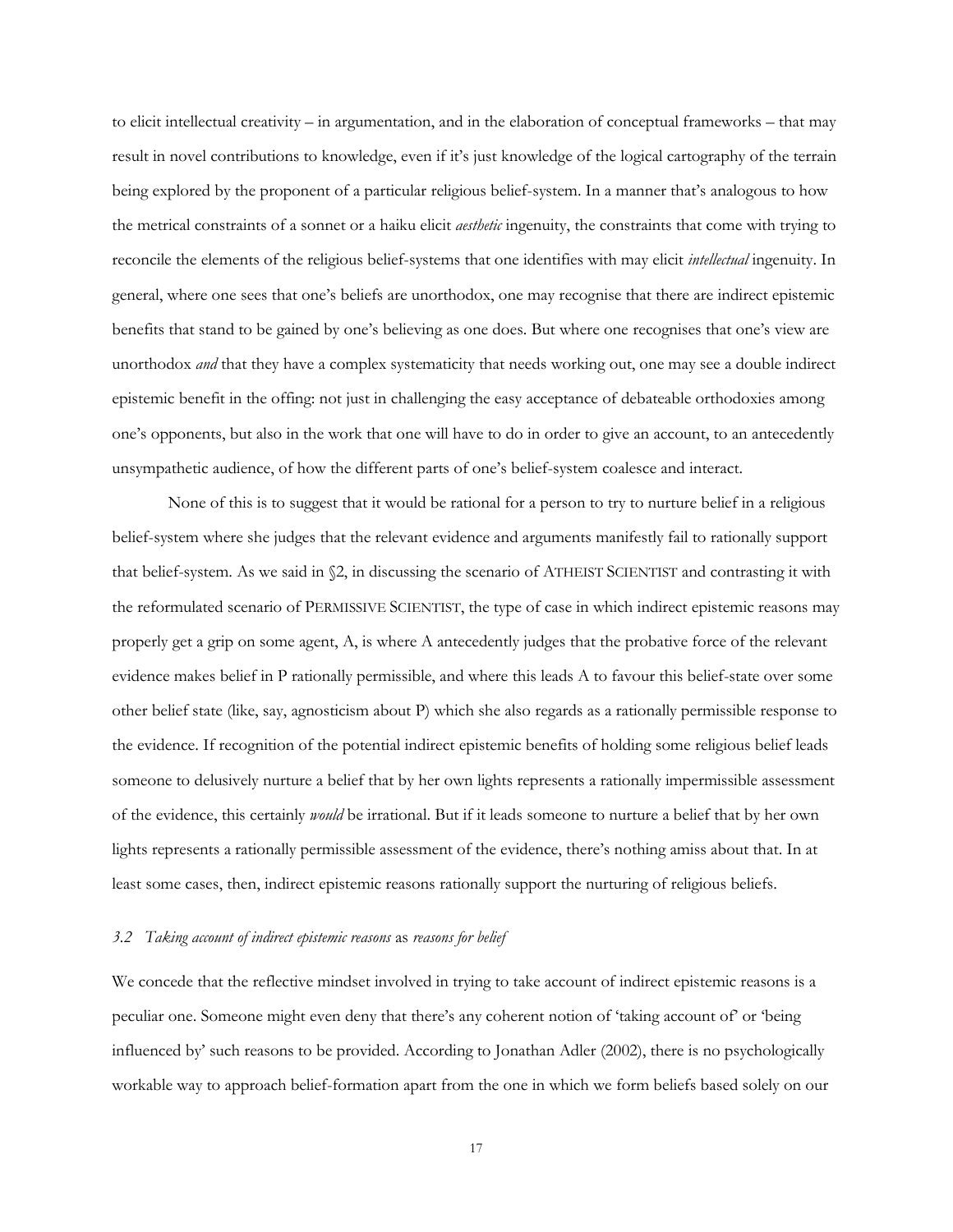ingenuous assessment of the evidence. Indeed, this is why epistemic norms operate in a distinctive – he insists, wholly evidentialist – normative domain. Beliefs are not acts, they are representations of how we take the world to be. And we cannot take the world to be any way other than how we *in fact* take it to be. Brian Talbot, in defending a form of epistemic consequentialism that's complementary to our position here, rejects Adler's view on this matter. For Talbot, reasons generated by indirect epistemic considerations and reasons grounded in routine appraisals of evidence can exert their normative force on people's beliefs in harmony with one another, insofar as both kinds of reasons ultimately derive from, and operate in the service of, the same epistemic ends (2014: 615–16).<sup>21</sup> Although we're sympathetic to this suggestion, we also think it makes matters sound implausibly smooth and simple. Attempting to take account of indirect epistemic reasons while remaining faithful to one's assessment of one's first-order evidence is liable to be confusing. In this respect, paying attention to indirect epistemic reasons for belief does seem to have something important in common with paying attention to pragmatic reasons for belief. In both kinds of cases, the agent's doxastic attitudes become sensitive to her consciously apprehensible motivations, and so in both kinds of cases trying to take these reasons into account involves a jarring interruption of the unmotivated (or not-*consciously* motivated) observations and appraisals that are the etiology of normal, evidence-based belief. One might even suggest that to categorise indirect epistemic reasons as *bona fide* epistemic reasons, as we do, is to overlook this point of similarity in how agents consciously take account of both kinds of reasons *as* reasons.

On the other hand, though, to classify indirect epistemic reasons as merely pragmatic reasons is to suggest that they are – like other pragmatic reasons for belief, such as what's *comforting* to believe; or what's *ego-boosting* to believe – a type of consideration that ought to be ignored by intellectually serious truth-seekers. And that, we have argued, is a mistake. Once we start thinking about the roles we occupy in communities of inquiry, and about how our beliefs can contribute to good and bad social epistemic dynamics – in other

<sup>21</sup> Talbot uses the term 'truth-promoting non-evidential reasons' to refer to what we call 'indirect epistemic reasons'. What Talbot's account emphasises, helpfully, is the way that an understanding of indirect epistemic reasons as *bona fide* epistemic reasons is embedded in certain consequentialist ways of thinking about epistemic norms that are already widely accepted among epistemologists. Our strategy differs from Talbot's in that we offer a comparative argument: indirect epistemic reasons should be understood as *bona fide* epistemic reasons because they can more be plausibly characterised as epistemic reasons than pragmatic reasons for belief. Similar to Talbot, though, we don't purport to defend epistemic consequentialism from first principles, so much as to show how certain putative problems that are supposed to make epistemic consequentialism untenable can in fact be avoided.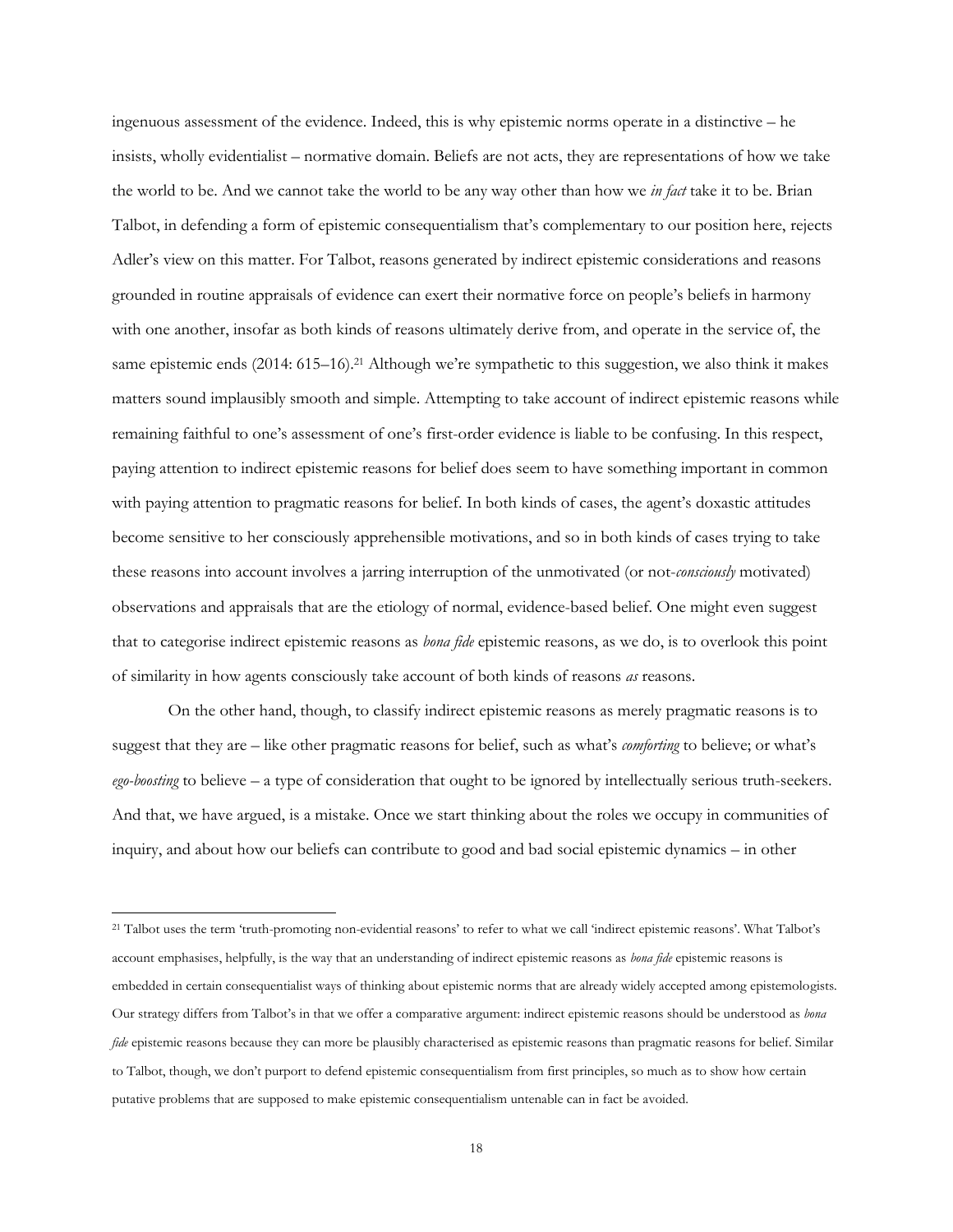words, once we start doing (a certain kind of) social epistemology – we are *already*, whether we like it or not, contemplating the indirect epistemic consequences of our beliefs, and conducting our intellectual business in a way that's liable to be influenced by this consideration. When someone tries to more self-consciously take these indirect epistemic reasons into account, she shouldn't be thought of as weakening in her commitment to epistemic rationality, and letting her beliefs be guided by mere pragmatic concerns. Attempting to include indirect epistemic reasons in one's reflective considerations should be thought of as a commendable effort to pay attention to *all* the epistemic reasons for belief that apply in relation to the issue at hand.

Still, the question of precisely how an epistemically rational agent could take indirect epistemic reasons into account, and go on forming beliefs that are sensitive to the evidence, but also with this extra consideration in mind, is a difficult one. We conclude with some tentative remarks on this, linking back to the non-evidential arguments for religious belief from §1, Pascal's wager and James's will to believe.

Both Pascal and James advert to pragmatic considerations which, so they claim, favour belief in God. At the same time, both recognise that to really believe in God is to ingenuously think it's true that God exists, and not just to acknowledge the pragmatic reasons that favour thinking as much. And in different ways, both authors try to bridge this gap between pragmatic motive and ingenuous belief by recommending some form of *enacted commitment* to the beliefs one has (alleged) non-evidential reasons to adopt. Where we've postulated a distinction between having a direct epistemic reason to believe P, and having an indirect epistemic reason to nurture a belief that  $P_2^2$  this notion of enacting a commitment to  $P -$  of *being a believer* in P, as opposed to just *having* a belief *that* P – narrows the gap between these two things. To think of beliefs as enacted commitments is to reject a familiar understanding of how epistemic rationality and practical rationality interact. We don't always start by settling our ideas about what we believe, and then, following that settlement, choose how to conduct our lives. In our efforts to make our beliefs and practices cohere, sometimes the former adjust to fit the latter. Put simply, we work out our beliefs and practices in tandem. Indeed, according to James at least, there are cases in which it's only by undertaking a commitment to certain practices that we'll even encounter all of the evidential reasons that support the beliefs which would make sense of those practices. The very idea of religious belief hinges on action, James says, and if we insist that decisive evidential reasons for belief

<sup>22</sup> Others have instinctively favoured something similar; see for instance, Kelly's (2003: 634–37) discussion of the difference between epistemic rationality *per se*, on one hand, and instrumental rationality in the service of one's epistemic goals, on the other.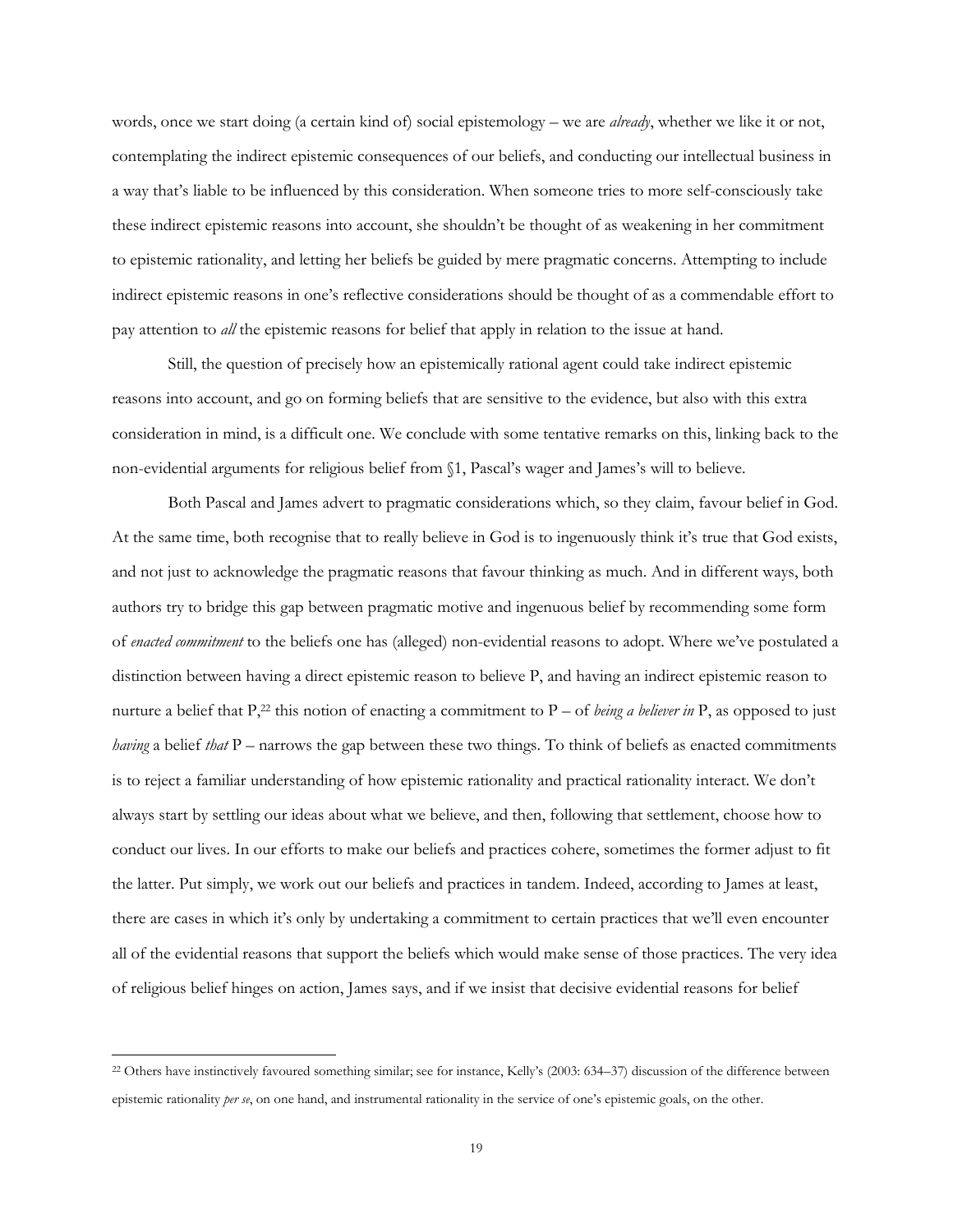always have to precede action, à la Clifford,<sup>23</sup> then – in matters of religion, and in other areas of life as well – we cut ourselves off from truths of potentially great significance (James 1912: 29-30). The remedy to this is to allow that people may decide to live in the light of beliefs about whose truth they're uncertain.

Our question, remember, is how an epistemically rational agent can take indirect epistemic reasons into account. In the domain of religion, enacting a commitment to a particular belief may mean spending time with a faith community, or engaging in devotional practices like prayer and meditation, or identifying oneself as a member of the faith and promoting it to others. We don't think that taking account of indirect epistemic reasons will, in general, require agents to regularly perform analogues for all of these. But the third element above – identifying oneself as an adherent of a view and promoting it to others – does seem like a simple and palatable way of enacting a commitment to a belief which one takes to be supported by indirect epistemic reasons. In acting as an advocate for a certain view and signalling one's pro-attitude towards it, one can thereby find oneself becoming more cognisant of the view's rational merits. These things are all to the good, on a Jamesian or Pascalian view, since the point of enacting a commitment to a belief, on such views, is to engage in practices which betoken one's pro-attitude towards that belief, and which simultaneously can make the belief's merits, as a picture of the world, more vivid than they were in the abstract. Much more could be said about all this. Our contention, for now, is simply that there is some sense to be made of the notion of responding to indirect epistemic reasons *as* reasons, and that a better sense of what this involves might be unearthed by looking at those who favour 'enacted commitment' as an approach to religious belief.

## **References**

 $\overline{a}$ 

Adler, J. E. 2002. *Belief's Own Ethics*. Cambridge Massachusetts: MIT Press.

Ahlstrom-Vij, K. and Dunn, J. 2014. A defence of epistemic consequentialism. *The Philosophical Quarterly* 64: 541–51.

- Alston, W. 1991. *Perceiving God*. Ithaca: Cornell University Press.
- Anscombe, G. E. M. 1957. *Intention*. Oxford: Basil Blackwell.
	- \_\_\_\_\_\_\_ 1958. Modern moral philosophy. *Philosophy* 33: 1–19.

Berker, S. 2013. Epistemic teleology and the separateness of propositions. *Philosophical Review* 122: 337–93.

<sup>23</sup> James's will to believe argument was, famously, a rejoinder to Clifford's (1876) claim that it is wrong, always and everywhere, for anyone to believe anything on the basis of insufficient evidence.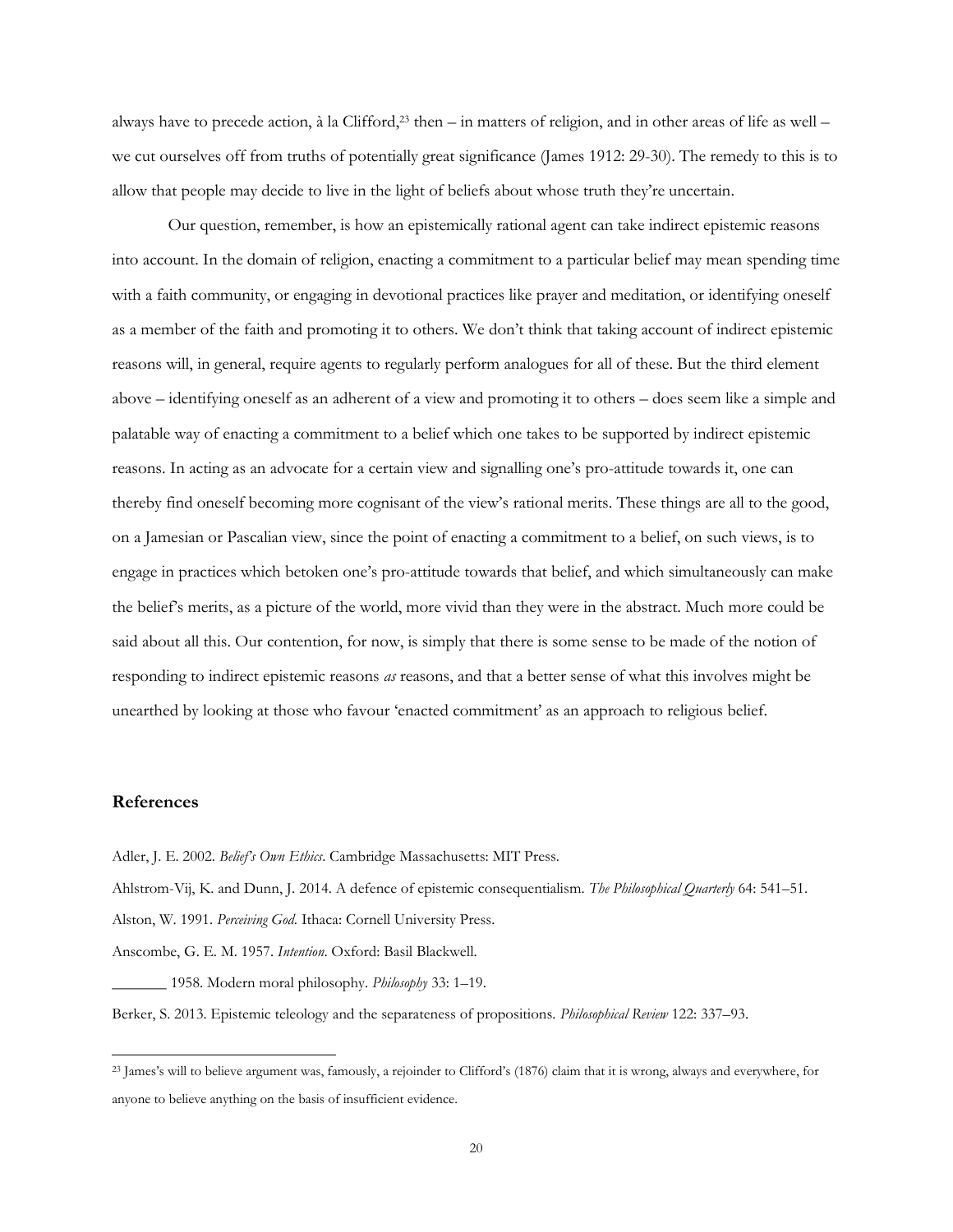- Bourget, D. and Chalmers, D. 2014. What do philosophers believe? *Philosophical Studies* 170: 465–500.
- Christensen, D. 2007. Epistemology of disagreement: the good news. *Philosophical Review* 116: 187–217.
- Clifford, W. K. 1876. The ethics of belief. *The Contemporary Review* 29: 289–309.
- Conee, E. 2009. Peerage. *Episteme* 6: 313–23.
- David, M. 2014. Truth as the primary epistemic goal: a working hypothesis. In *Contemporary Debates in Epistemology, 2nd Edition*, ed. M. Steup, J. Turri, and E. Sosa, 363–77. Oxford: Wiley-Blackwell.
- Darwall, S. 2006. *The Second-Person Standpoint: Morality, Respect, and Accountability*. Cambridge MA: Harvard University Press.
- Duarte, J. L., Crawford, J. T., Stern, C., Haidt, J., Jussim, L. and Tetlock, P. E. 2016. Political diversity will improve social psychological science. Forthcoming in *Behavioral and Brain Sciences*.
- Elga, A. 2007. Reflection and disagreement. *Noûs* 41: 478–502.
- Elgin, C. Z. 2010. Persistent disagreement. In *Disagreement*, ed. R. Feldman and T. A. Warfield, 53–68. Oxford: Oxford University Press.
- Feldman, R. 2011. Reasonable religious disagreements. In *Social Epistemology: Essential Readings*, ed. A. I. Goldman and D. Whitcomb. Oxford: Oxford University Press.
- Firth, R. 1981. Epistemic merit: intrinsic and instrumental. *Proceedings and Addresses of the American Philosophical Association* 55: 5–23.
- Fumerton, R. 2001. Epistemic justification and normativity. In *Knowledge, Truth, and Duty: Essays on Epistemic Justification, Responsibility, and Virtue*, ed. M. Steup, 49–60. Oxford: Oxford University Press.
- Greaves, H. 2013. Epistemic decision theory. *Mind* 122: 915–52.

Howard-Snyder, F. 1993. Rule consequentialism is a rubber duck. *American Philosophical Quarterly* 30: 271–78.

- James, W. 1912. *The Will to Believe and Other Essays in Popular Philosophy*. London: Longmans, Green, and Co.
- Jordan, J. 2014. Pragmatic arguments and belief in God. In *The Stanford Encyclopedia of Philosophy* (Winter 2014 Edition), ed. Edward N. Zalta, [http://plato.stanford.edu/archives/win2014/entries/pragmatic-belief-god/.](http://plato.stanford.edu/archives/win2014/entries/pragmatic-belief-god/)
- Kelly, T. 2003. Epistemic rationality as instrumental rationality: a critique. *Philosophy and Phenomenological Research* 66: 612– 40.
	- \_\_\_\_\_\_\_ 2014. Evidence can be permissive. In *Contemporary Debates in Epistemology, 2nd Edition*, ed. M. Steup, J. Turri, and E. Sosa, 298–311, Oxford: Wiley-Blackwell.
- Kopec, M. and Titelbaum, M. 2016. The uniqueness thesis. Forthcoming in *Philosophy Compass*.
- Kitcher, P. 1993. *The Advancement of Science*. Oxford: Oxford University Press.
- Matheson, J. 2015. *The Epistemic Significance of Disagreement.* New York: Palgrave Macmillan.
- Mill, J. S. 1859. *On Liberty*. London: J. W. Parker and Son.